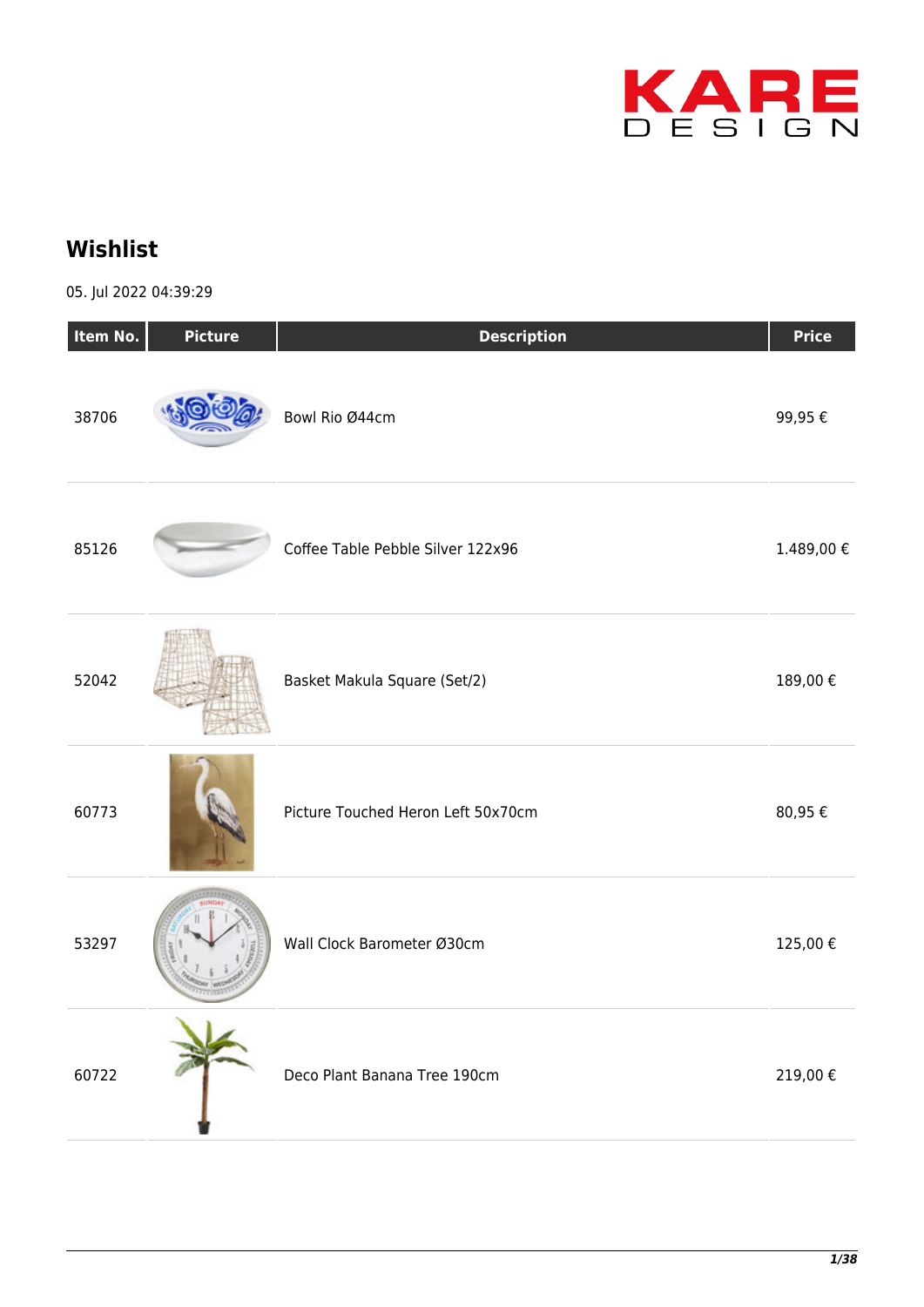| 83452 |                                  | Mirror Bella 130x30cm                | 109,00€          |
|-------|----------------------------------|--------------------------------------|------------------|
| 51778 |                                  | Floor Lamp Pear Frame Black 158cm    | $1.119,00$ $\in$ |
| 85962 |                                  | Bench Smart Velvet Petrol Black 90cm | 298,00€          |
| 53973 |                                  | Wine Cooler Champagne                | 399,00€          |
| 52969 | <b>Control of Party Property</b> | Framed Picture Autumnal 120x120cm    | 719,00€          |
| 85235 |                                  | Table Parquet Silver 90x180cm        | $1.059,00 \in$   |
| 60723 |                                  | Deco Plant Fiddle Leaf 120cm         | 99,90€           |
| 85977 |                                  | Corner Sofa Gianni Dolce Green Right | 2.699,00 €       |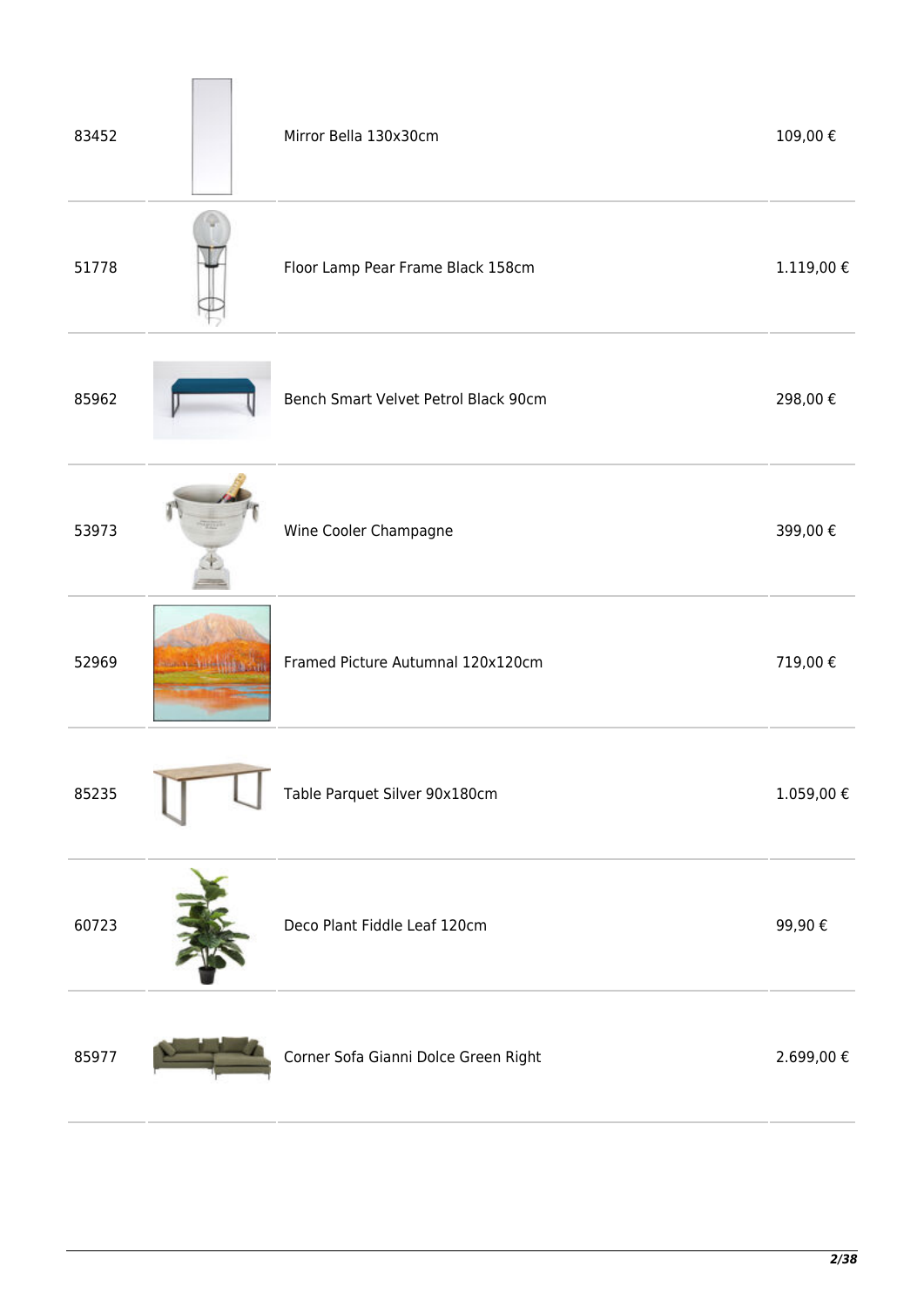| 53450 | Deco Figurine Gondolier Team 29cm                | 109,00€    |
|-------|--------------------------------------------------|------------|
| 85947 | Corner Sofa Gianni Small Velvet Dark Green Right | 2.679,00€  |
| 85939 | Boxspring Bed Luna Cream 160x200cm               | 3.019,00 € |
| 53566 | Picture Frame Parrot 21x27cm                     | 39,95€     |
| 53220 | Carpet Runway Grey 200x300cm                     | 719,00€    |
| 85825 | Shelf Milano 150x98cm                            | 2.349,00€  |
| 86233 | Swivel Chair Coco Cream                          | 359,00€    |
| 53810 | Glass Picture Rose Paradise 3D 120x120cm         | 369,00€    |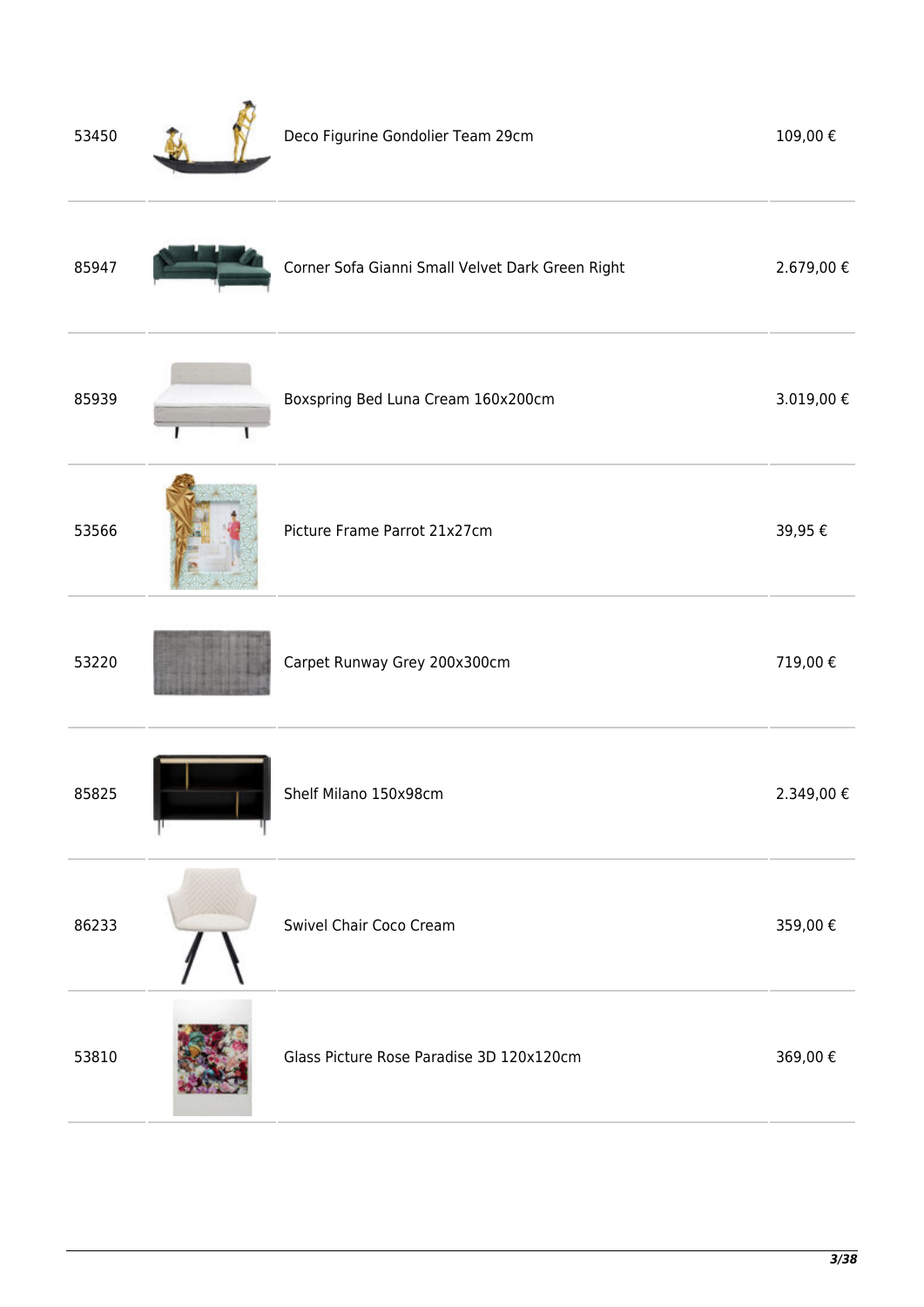| 84148 | Chair Samantha Bluegreen                   | 315,00€        |
|-------|--------------------------------------------|----------------|
| 76860 | <b>Bar Stool Ornament Black</b>            | 145,00€        |
| 61534 | Deco Figurine Gangster Rabbit White        | 78,90€         |
| 84475 | Table Harmony Dark Silver 180x90           | 969,00€        |
| 85952 | Corner Sofa Gianni Small Velvet Grey Right | 2.679,00€      |
| 83880 | Console Osaka                              | $1.279,00 \in$ |
| 81832 | Coffee Table East Coast Round (3/Set)      | 1.279,00 €     |
| 77476 | Chair Vintage Brown Leather                | 275,00€        |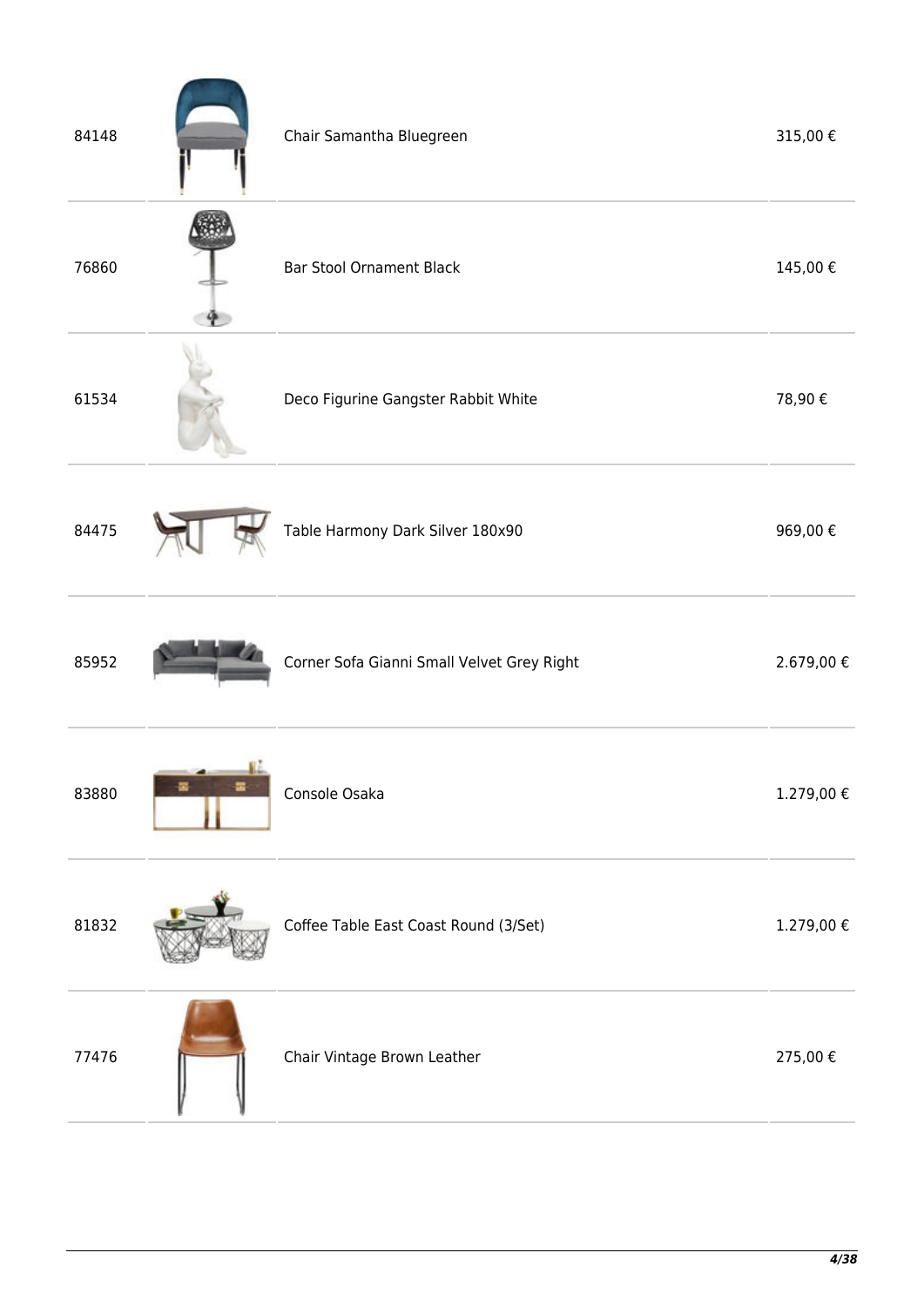| 85226 | Console South Beach 120x45            | 515,00€    |
|-------|---------------------------------------|------------|
| 83502 | Dresser Piano 5 Drawers               | 889,00€    |
| 85611 | Desk Office Symphony Oak Black 180x90 | 2.239,00 € |
| 85945 | Corner Sofa Lucas Left Olive 231cm    | 2.559,00 € |
| 53156 | Pendant Lamp Leisha Ø48cm             | 839,00€    |
| 82598 | Coffee Table Silver Rush 120x120cm    | 1.559,00€  |
| 86062 | Chair Chiara Dolce Green              | 165,00€    |
| 53081 | Glass Picture Electric Fish 100x100cm | 199,00€    |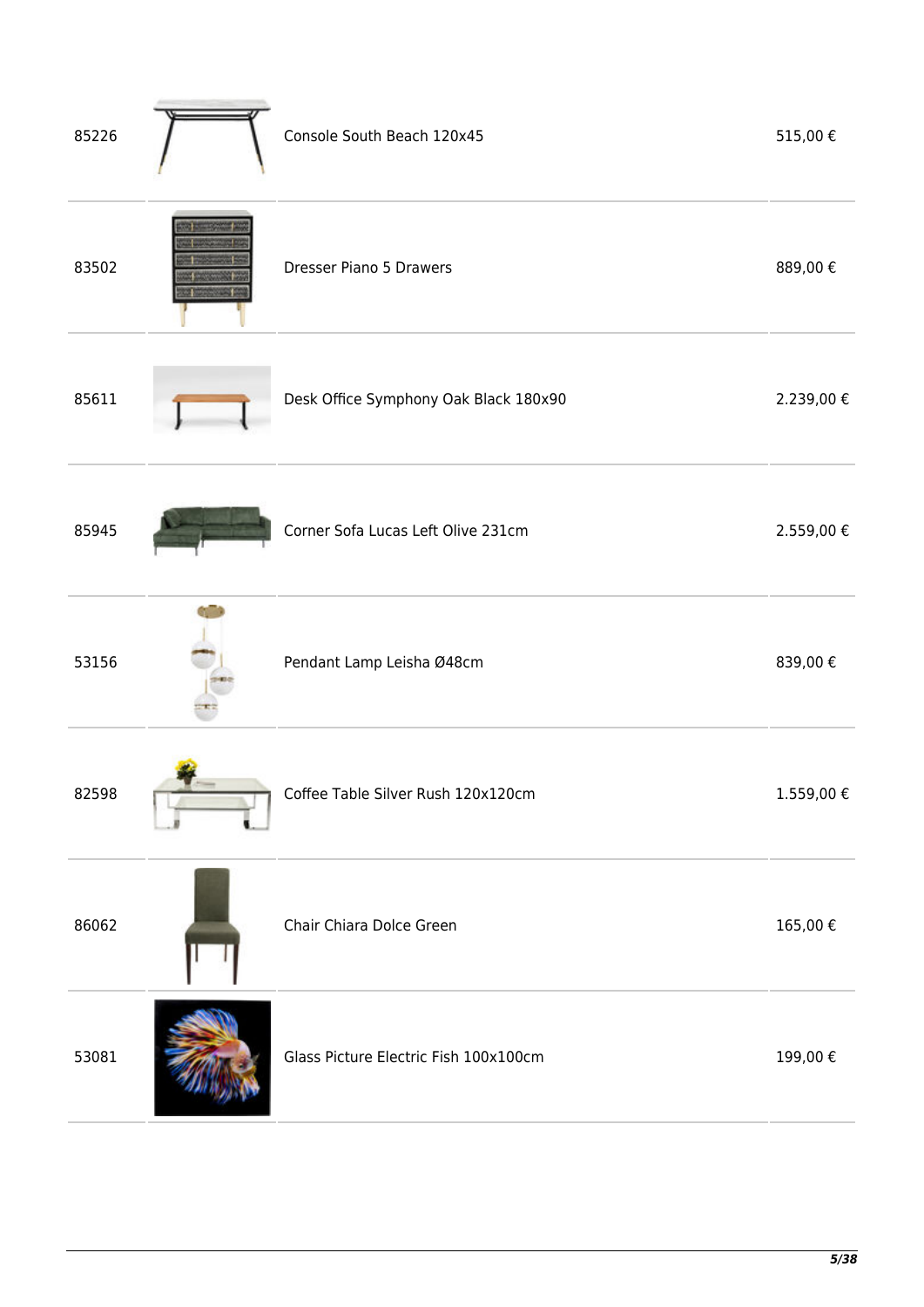| 42115 | Cushion Casual Blue 60x60cm                | 55,90€     |
|-------|--------------------------------------------|------------|
| 85682 | Side Table Tree Branch 44x34cm             | 219,00€    |
| 53478 | Deco Object Mask Mathis 37cm               | 54,95€     |
| 35855 | Picture Glass Lion King Standing 160x120cm | 439,00€    |
| 53246 | Carpet Seaburry Charcoal 170x240cm         | 539,00€    |
| 85729 | <b>Bar Chair Knot Tweed</b>                | 449,00€    |
| 85670 | Bed Desire Velvet Green 180x200cm          | 2.239,00 € |
| 85382 | Slatted Frame Comfort 100x200              | 199,00€    |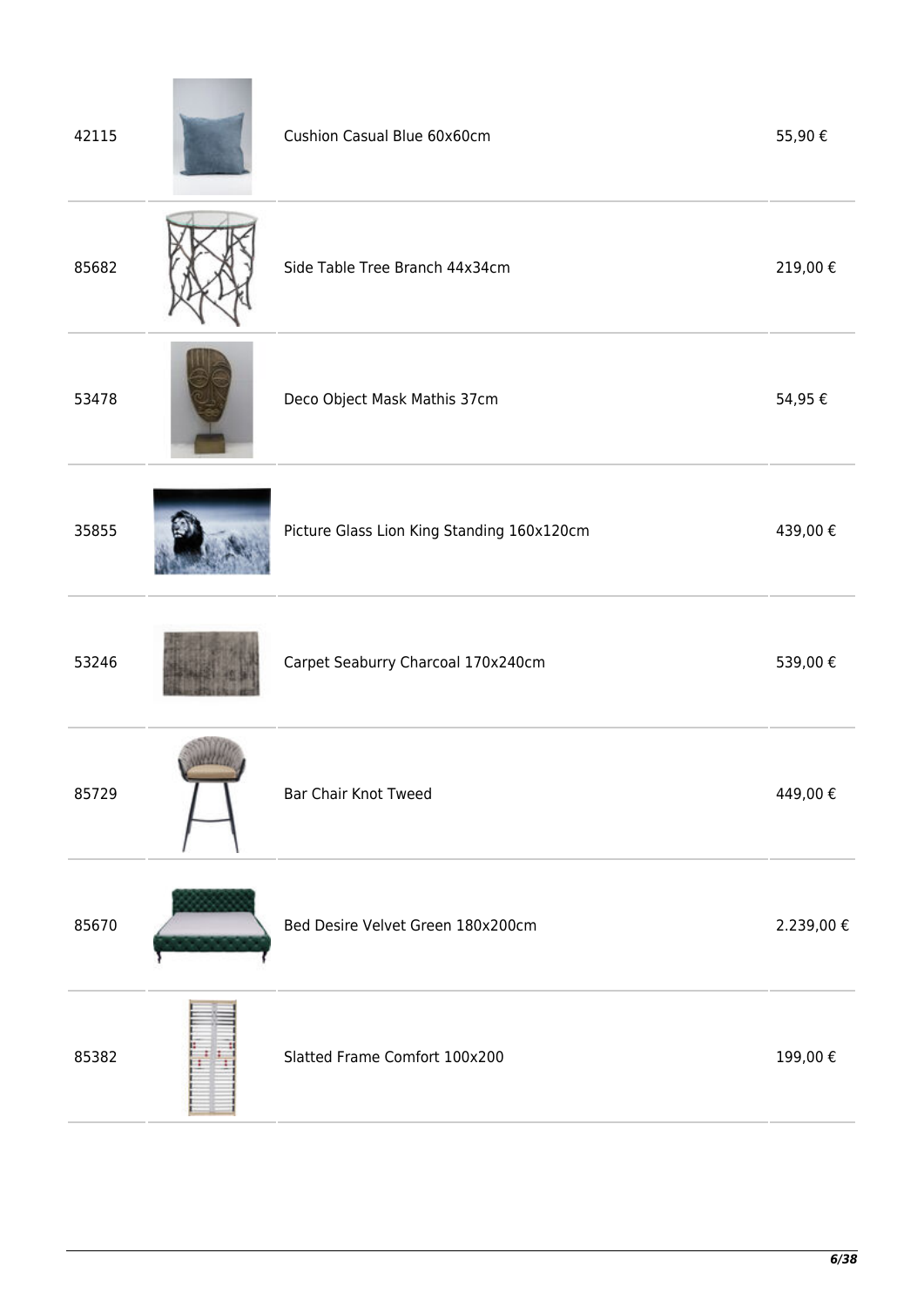| 85758 | Swivel Armchair Toledo Dark Blue       | 999,00€    |
|-------|----------------------------------------|------------|
| 85773 | Bar Cabinet Luxury High Class 84x152cm | 1.899,00€  |
| 85688 | Side Table Blossom Tree Ø41cm          | 279,00€    |
| 42071 | Cushion Palm Leaf 40x40cm              | 29,90€     |
| 61613 | Paperweight Universe                   | 79,95€     |
| 82684 | Armchair Vicky Grey                    | 419,00€    |
| 85622 | Desk Office Parquet 180x90             | 1.999,00 € |
| 51409 | <b>Bulb Pebble LED</b>                 | 49,95€     |

**Contract Contract Contract**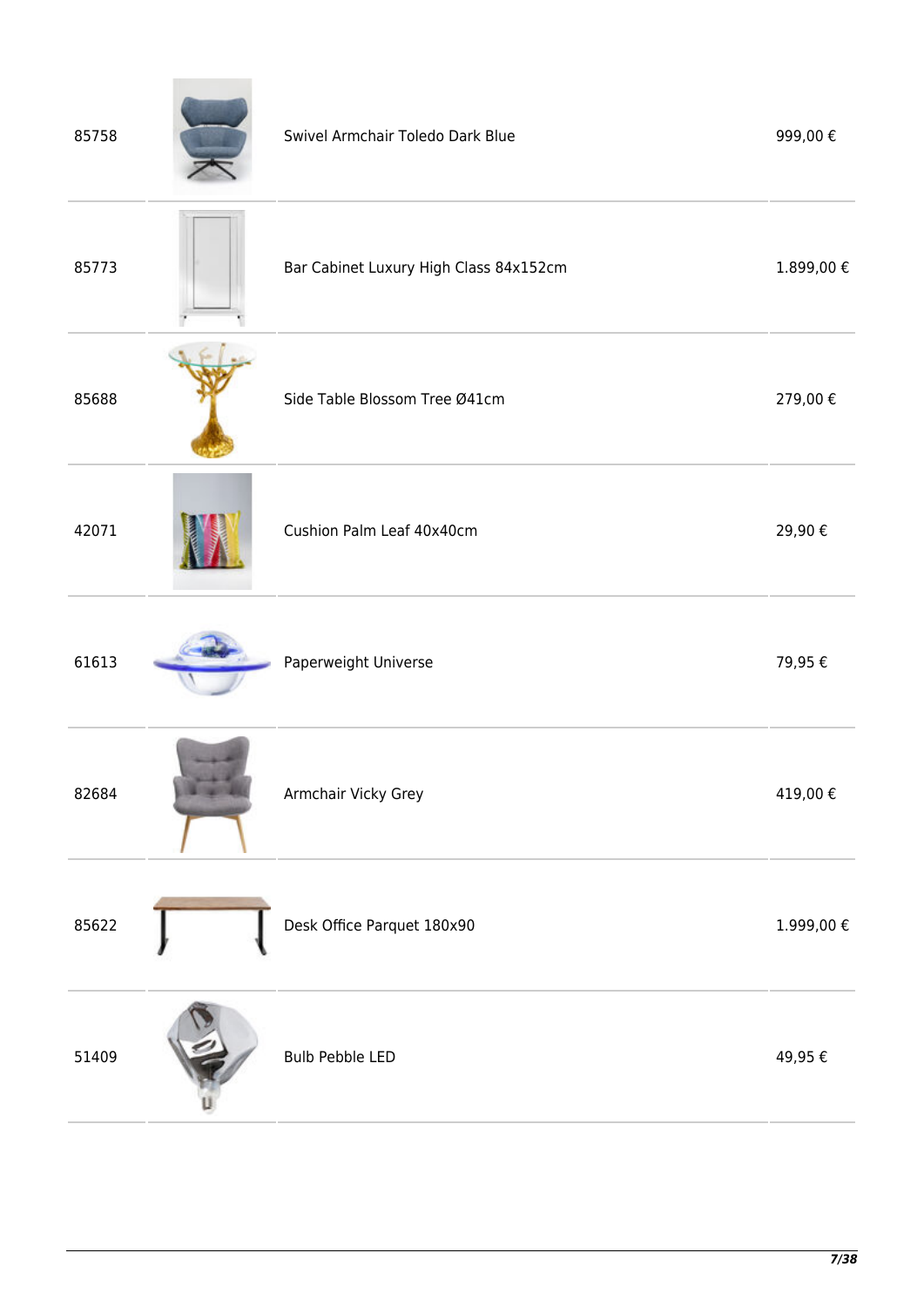| 86104 | Sleeping Stool Brenda Grey with Cover Grey 76x76cm | 599,00€    |
|-------|----------------------------------------------------|------------|
| 85431 | Mirror Curvy Chrome Look Ø100                      | 369,00€    |
| 85641 | Table Bora Bora 80x80                              | 189,00€    |
| 35791 | Deco Figurine Nude Man Bow 137cm                   | 1.349,00 € |
| 52940 | Cushion Embroidery Violet 50x50cm                  | 69,95€     |
| 85407 | Bar Cabinet Osaka 107x92cm                         | 2.099,00€  |
| 53601 | Glass Picture Skyline Moon 80x120cm                | 229,00€    |
| 86019 | Armchair Vicky Dolce Green                         | 425,00€    |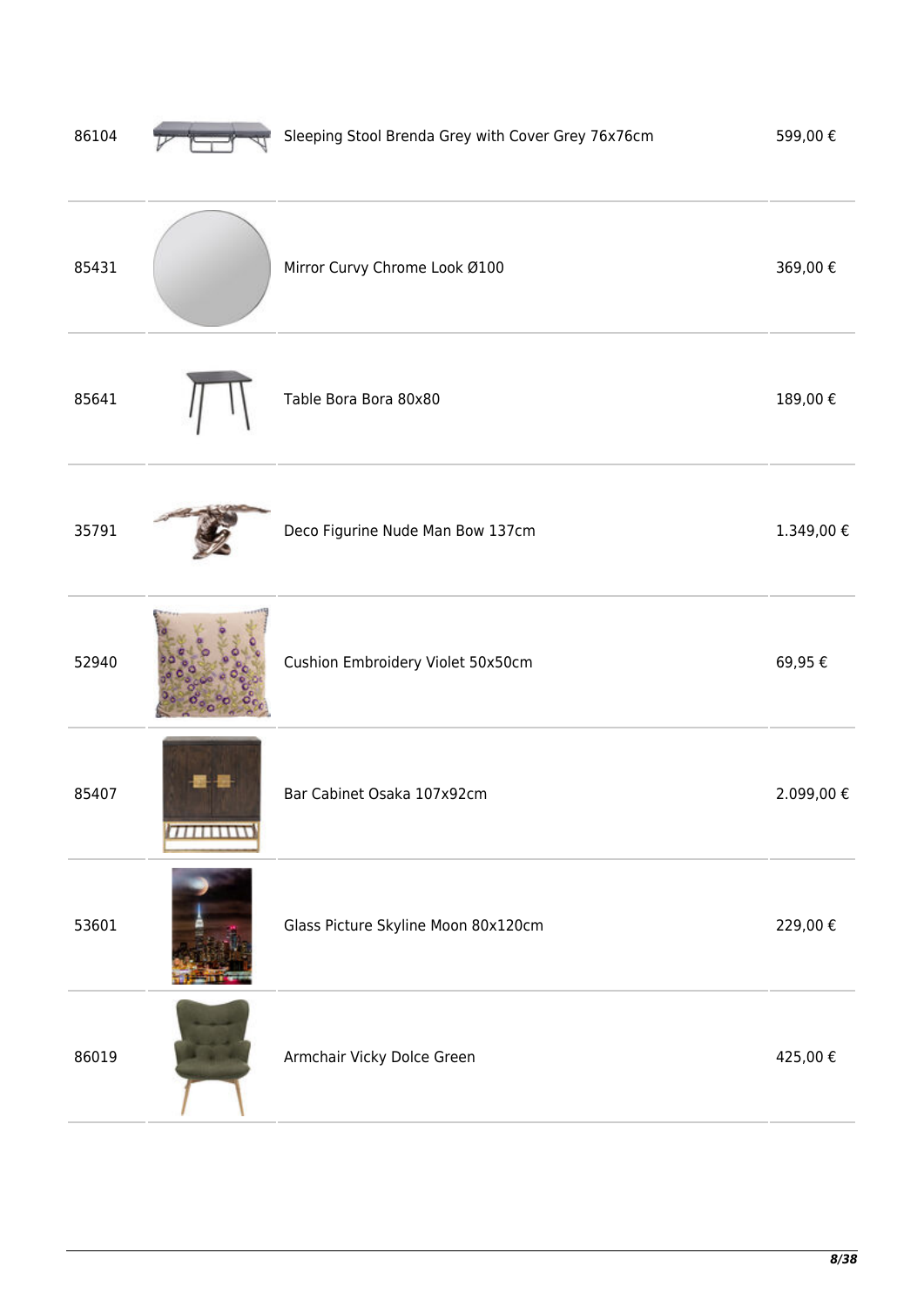| 84449 | Chair with Armrest Thinktank Light Brown | 429,00€        |
|-------|------------------------------------------|----------------|
| 61741 | Vase Grid Luster Blue 28cm               | 199,00€        |
| 53234 | Vase Art Pastel Red 17cm                 | 47,95€         |
| 61676 | Ashtray Soho Square Brass 25x25cm        | 99,95€         |
| 52470 | Floor Lamp Trapez                        | 439,00€        |
| 85772 | Coffee Table Bar Luxury 120x75cm         | $1.075,00 \in$ |
| 83140 | Armchair Loft Salt & Pepper              | $1.139,00 \in$ |
| 83432 | Bed Desire Velvet Mauve 160x200cm        | 2.149,00 €     |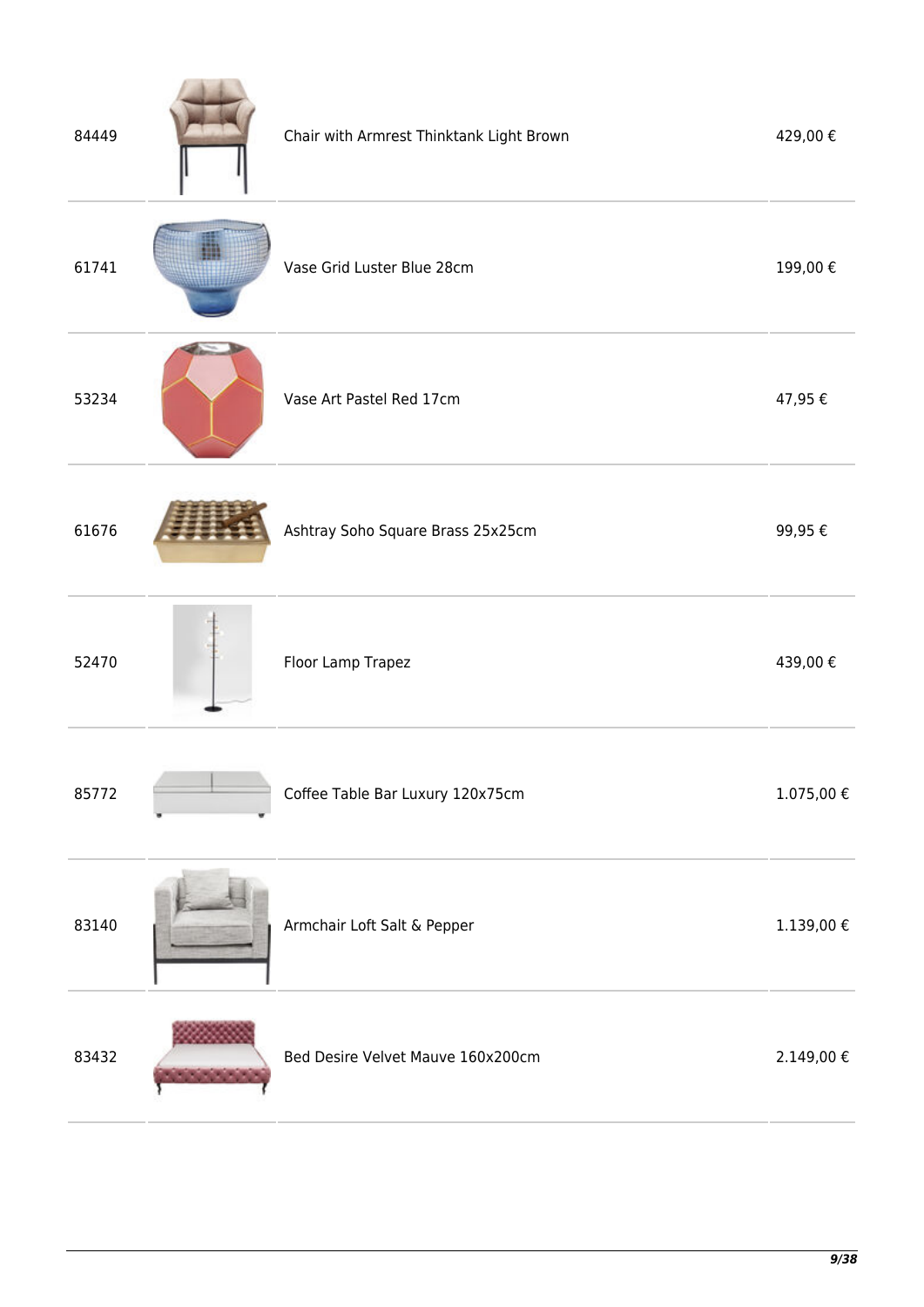| 86120 | Coffee Table Leafline Gold Ø88cm | 479,00€    |
|-------|----------------------------------|------------|
| 51079 | Floor Lamp Chrome Goblet Ball    | 209,00€    |
| 85683 | Console Tree Branch 105x79cm     | 919,00€    |
| 86235 | Sideboard Olbia Light 160x77cm   | 1.499,00€  |
| 51805 | Floor Lamp Lamp Nature Wave      | 999,00€    |
| 86197 | Bench Torres 140cm               | 499,00€    |
| 85686 | Desk Ravello 120x82cm            | 1.059,00 € |
| 85859 | Lowboard Cesaro 160x50cm         | 1.559,00 € |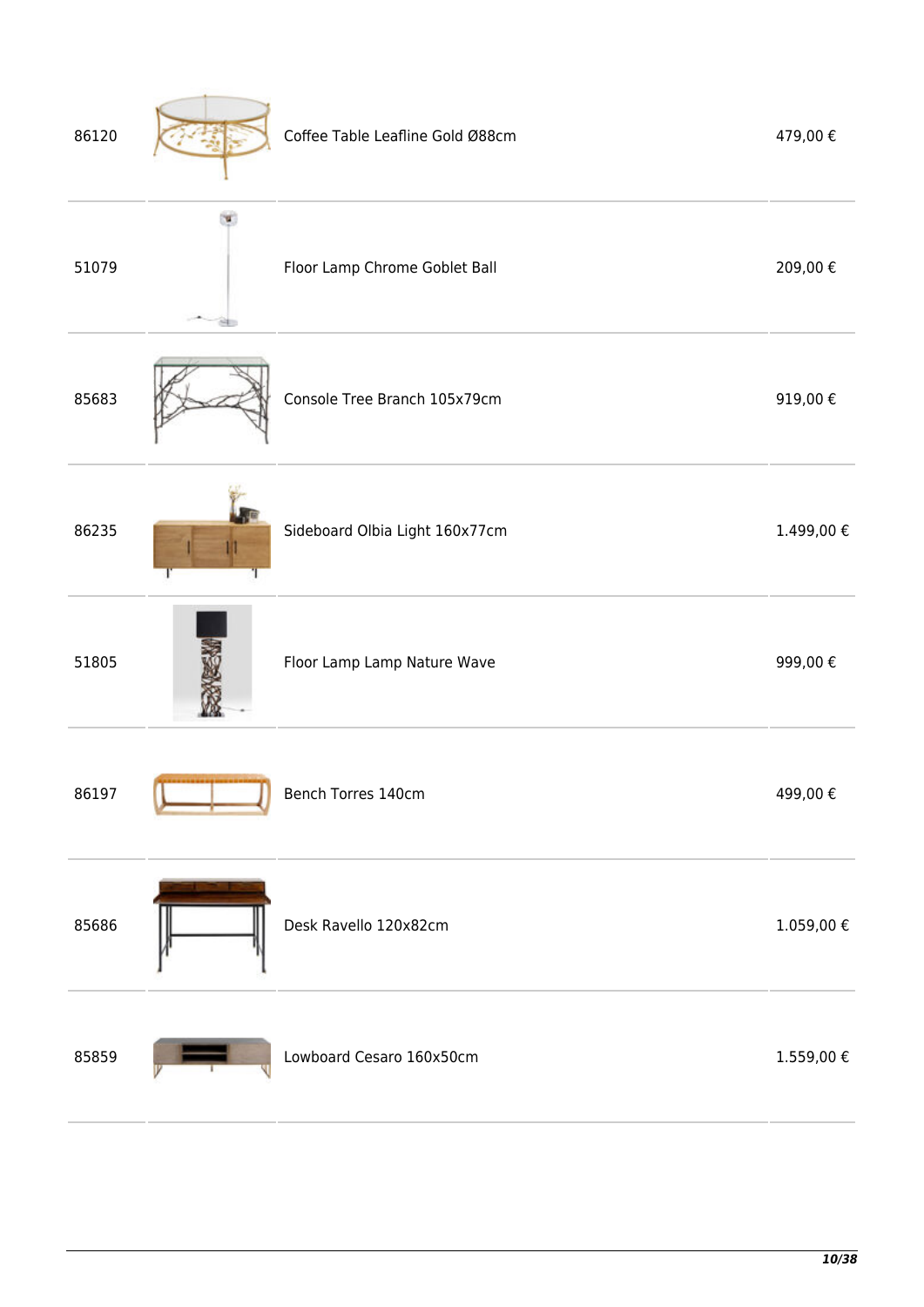| 85853 | Sideboard Catania 180x86cm         | 1.998,00€   |
|-------|------------------------------------|-------------|
| 85630 | Foldable Table Hampton 80x80       | 279,00€     |
| 61631 | Deco Figurine Parrot Bluegreen     | 219,00€     |
| 86154 | Coffee Table Perelli Brass (3/Set) | 1.399,00€   |
| 85846 | Bookshelf Ravello 80x85cm          | 659,00€     |
| 76428 | Coffee Table Network 105x105cm     | 919,00€     |
| 53306 | Deco Vase Jasper 31cm              | 84,95 $\in$ |
| 86029 | Bench Smart Dolce Green 90cm       | 359,00€     |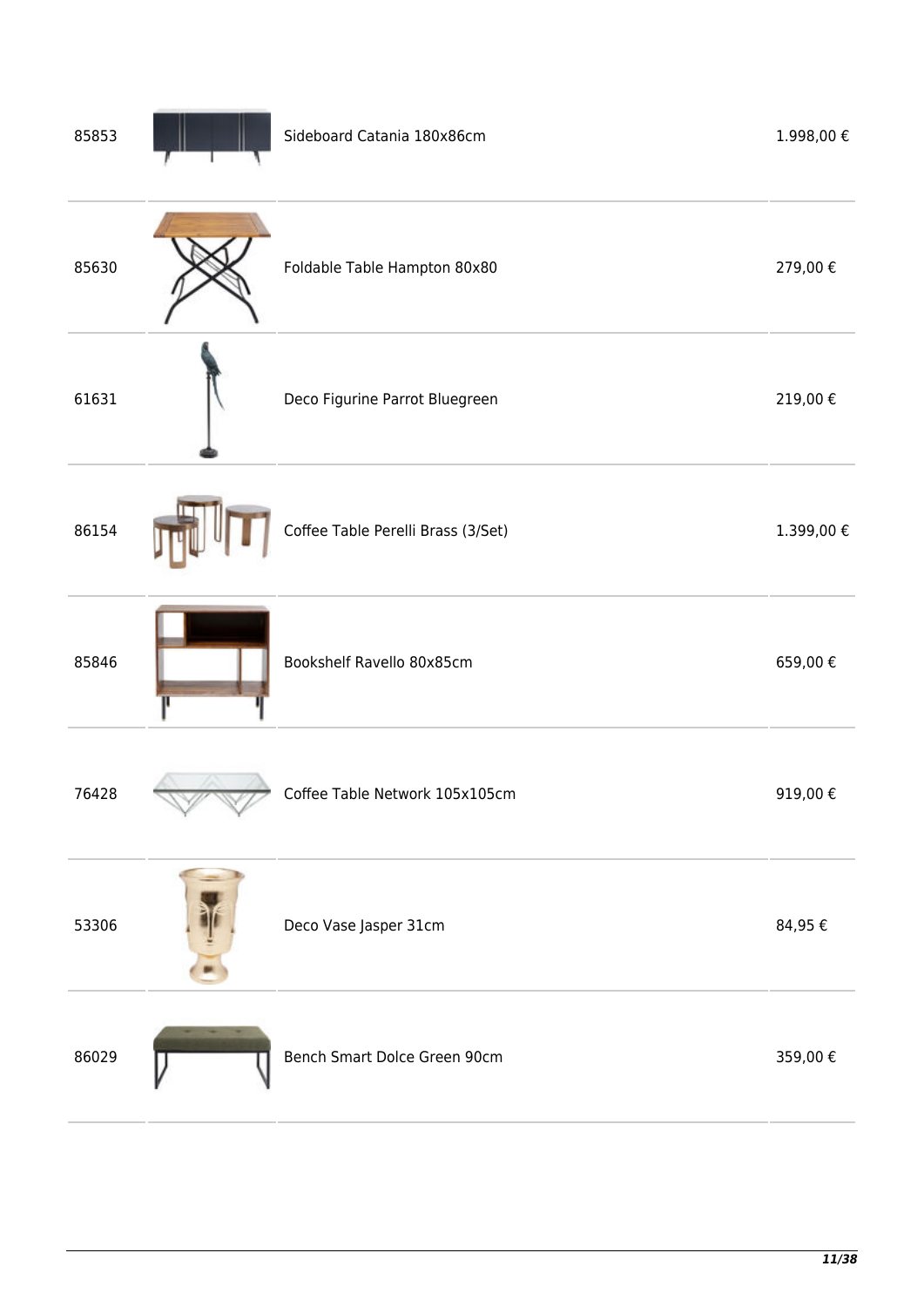| 86176 | Table Galaxy 180x90cm                        | 1.229,00 €     |
|-------|----------------------------------------------|----------------|
| 52774 | Table Lamp Grid Face White 60cm              | 109,00€        |
| 85648 | Coffee Table Solo Marble White Oval 120x60cm | 899,00€        |
| 52884 | Table Lamp Yuva Gold 76cm                    | 219,00€        |
| 82780 | Cabinet Fleur                                | $1.029,00 \in$ |
| 82667 | Tray Table Classy Chrome                     | 379,00€        |
| 85456 | Chair Enders                                 | 349,00€        |
| 60874 | Picture Frame Art 3D Euro 118x83cm           | 239,00€        |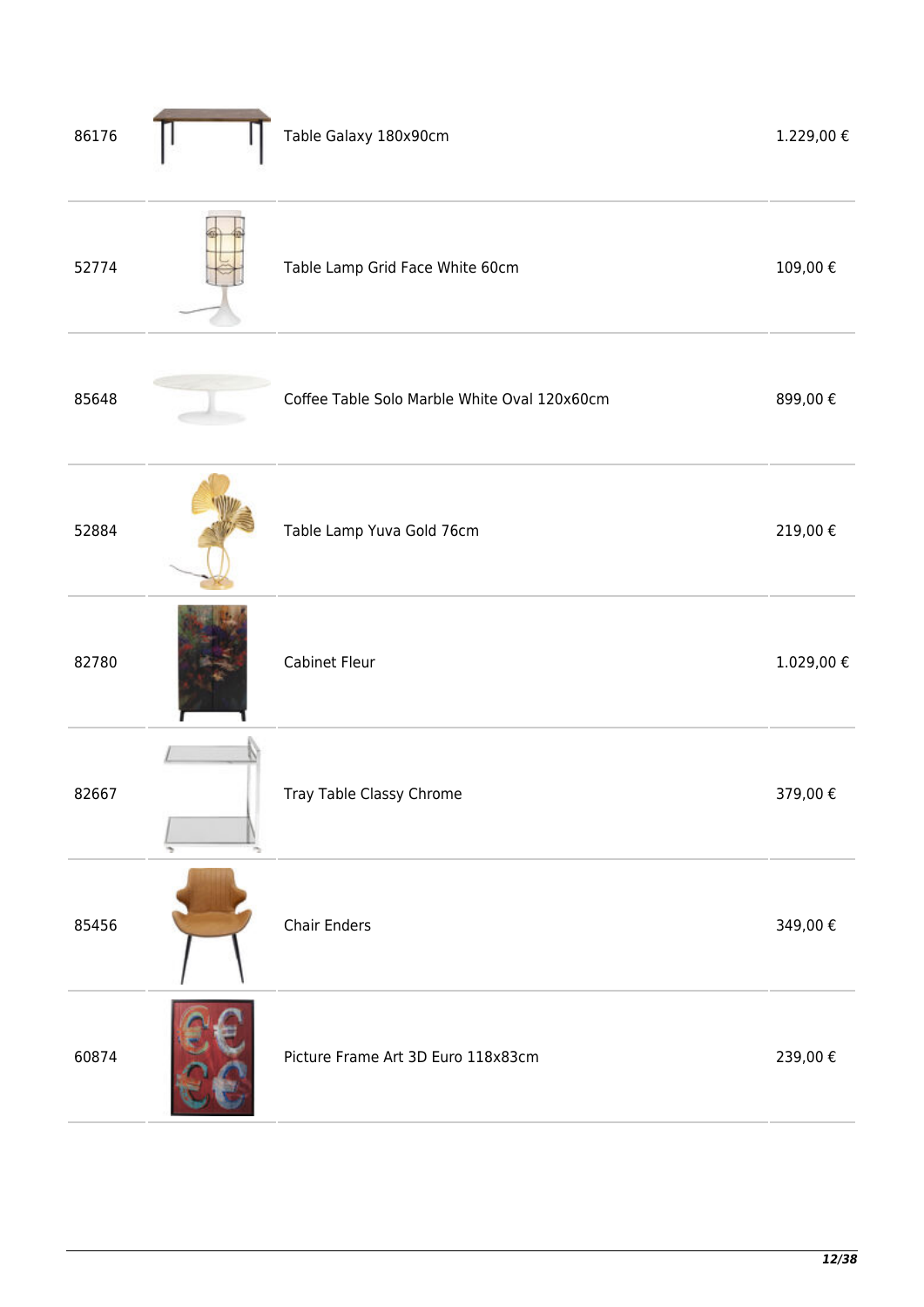| 84432 |             | Armchair Vicky Wilson Silver        | 479,00€    |
|-------|-------------|-------------------------------------|------------|
| 52057 |             | Etagère Flamingo                    | 298,00€    |
| 53237 |             | Vase Art Pastel Grey 21cm           | 46,95€     |
| 86152 |             | Console Malaga 160x80cm             | 1.999,00 € |
| 83470 |             | Armchair Proud Grey                 | 1.039,00 € |
| 51867 |             | Picture Glass Man In Space 240x80cm | 379,00€    |
| 85139 |             | Bar Cabinet Ravello 100x140cm       | 1.789,00 € |
| 38618 | $-\sqrt{2}$ | <b>Bowl Muriel Assorted</b>         | $9,95 \in$ |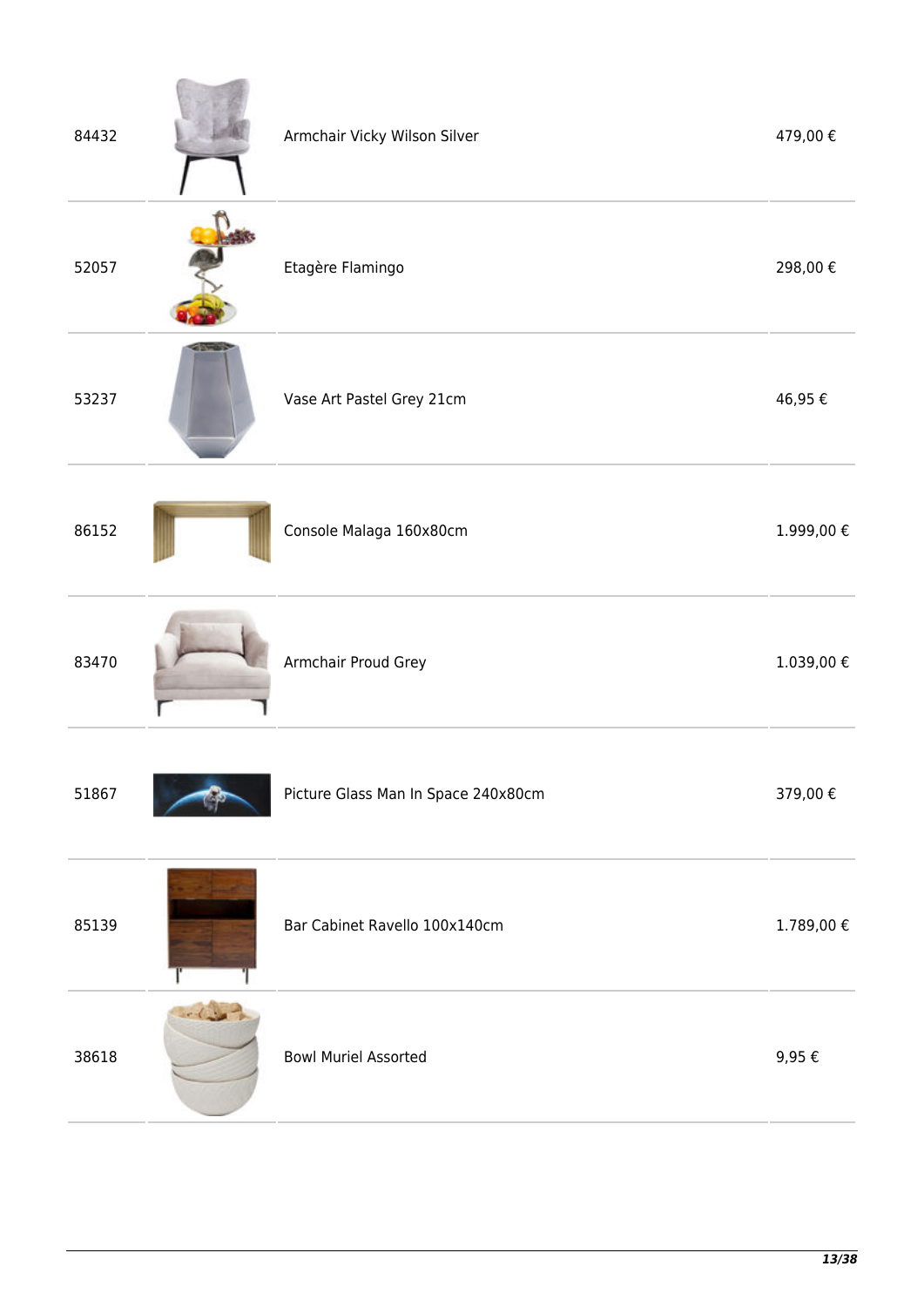| 52974 | Carpet Wildflowers 120x180cm        | 289,00€    |
|-------|-------------------------------------|------------|
| 85961 | Bench Smart Velvet Rose Black 150cm | 359,00€    |
| 53310 | Plant Pot Thinking 80cm             | 335,00€    |
| 84084 | Sofa Lullaby 3-Seater Bluegreen     | 4.029,00 € |
| 85851 | Swivel Chair Amira                  | 449,00€    |
| 39592 | Plate Swirl Blue Ø19cm              | 4,95€      |
| 79946 | Office Chair Labora Brown           | 239,00€    |
| 80183 | Dresser Zick Zack Finca 6Drw.       | 719,00€    |
|       |                                     |            |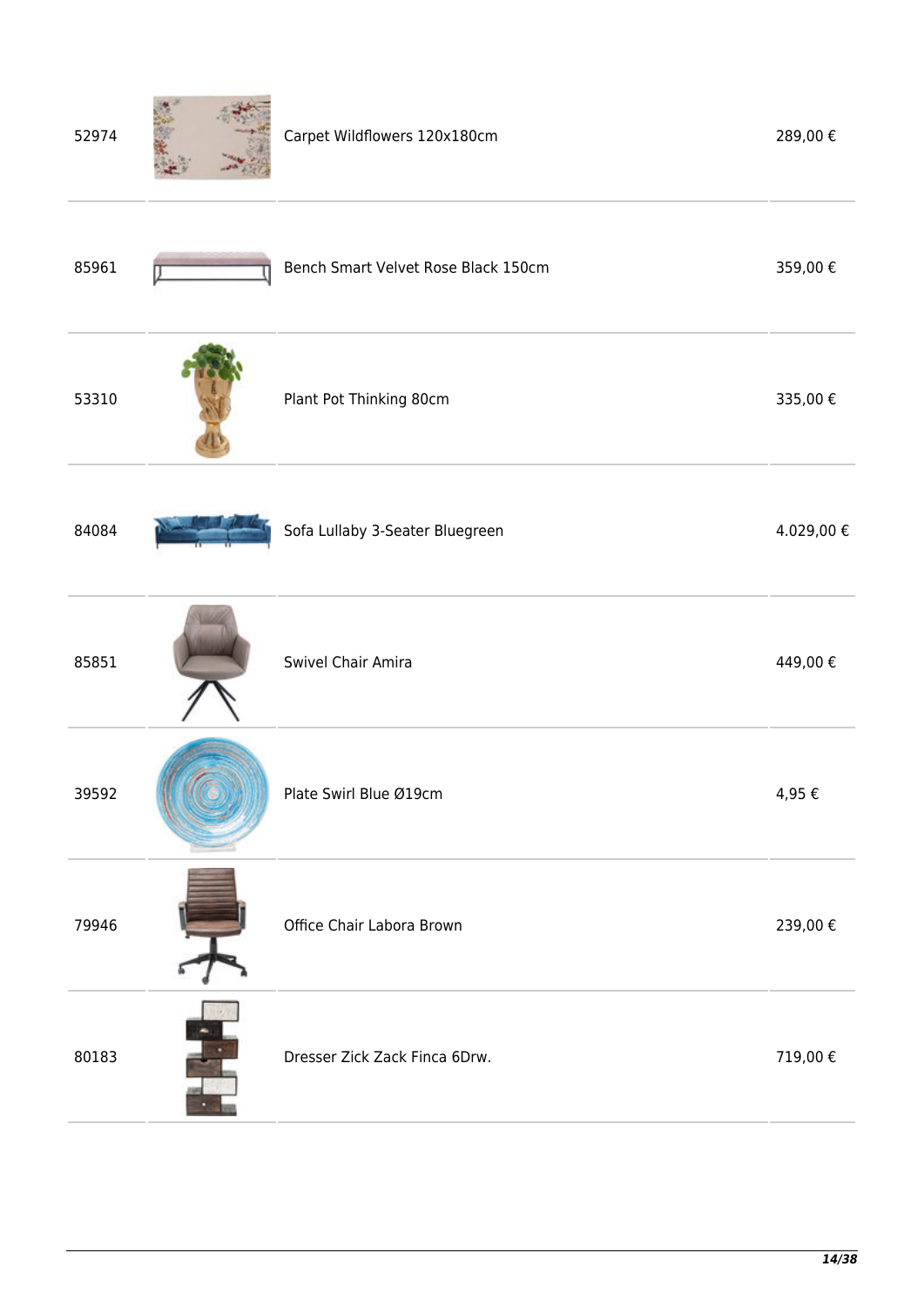| 85734 | Side Table Ice Black Ø40cm             | 149,00€    |
|-------|----------------------------------------|------------|
| 61666 | Wall Candle Holder Ginkgo Leaf 60cm    | 249,00€    |
| 52998 | Deco Object Sir Lion 29cm              | 50,95€     |
| 52484 | Deco Object Sitting Dog Gold 80        | 769,00€    |
| 38729 | Wall Clock Factory LED                 | 469,00€    |
| 38802 | Pendant Lamp Dining Concrete Tre 120cm | 219,00 €   |
| 53775 | Carpet Oriental Rose 170x240cm         | 319,00€    |
| 82707 | Sofa Perugia 2-Seater Cream            | 3.249,00 € |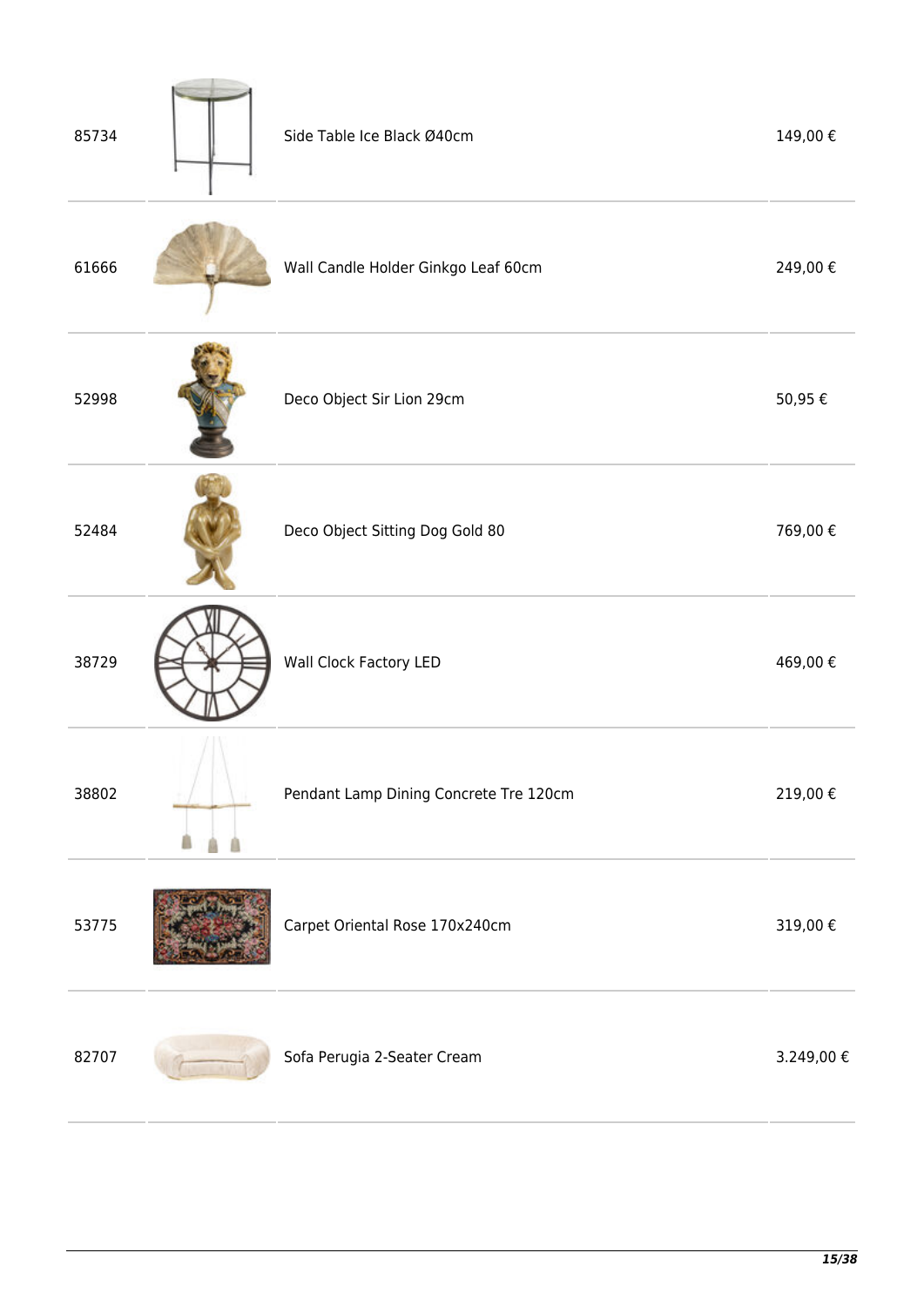| 85971 | Chair Ella                                   | 269,00€           |
|-------|----------------------------------------------|-------------------|
| 85915 | Room Divider King Lion vs Cat Girl 120x180cm | 139,00€           |
| 61602 | Table Lamp Animal Monkey Gold Blue           | 159,00€           |
| 85658 | Sunshade Hawaii Blue Ø200cm                  | 69,95€            |
| 85253 | Armchair Vicky Loco Grey                     | 419,00€           |
| 85551 | Desk Montieri Anthracite 100x53cm            | 749,00€           |
| 38617 | Mug Muriel Assorted                          | $11,95\ \epsilon$ |
| 85886 | Bookshelf Ravello 80x195cm                   | 1.449,00 €        |
|       |                                              |                   |

ä,

×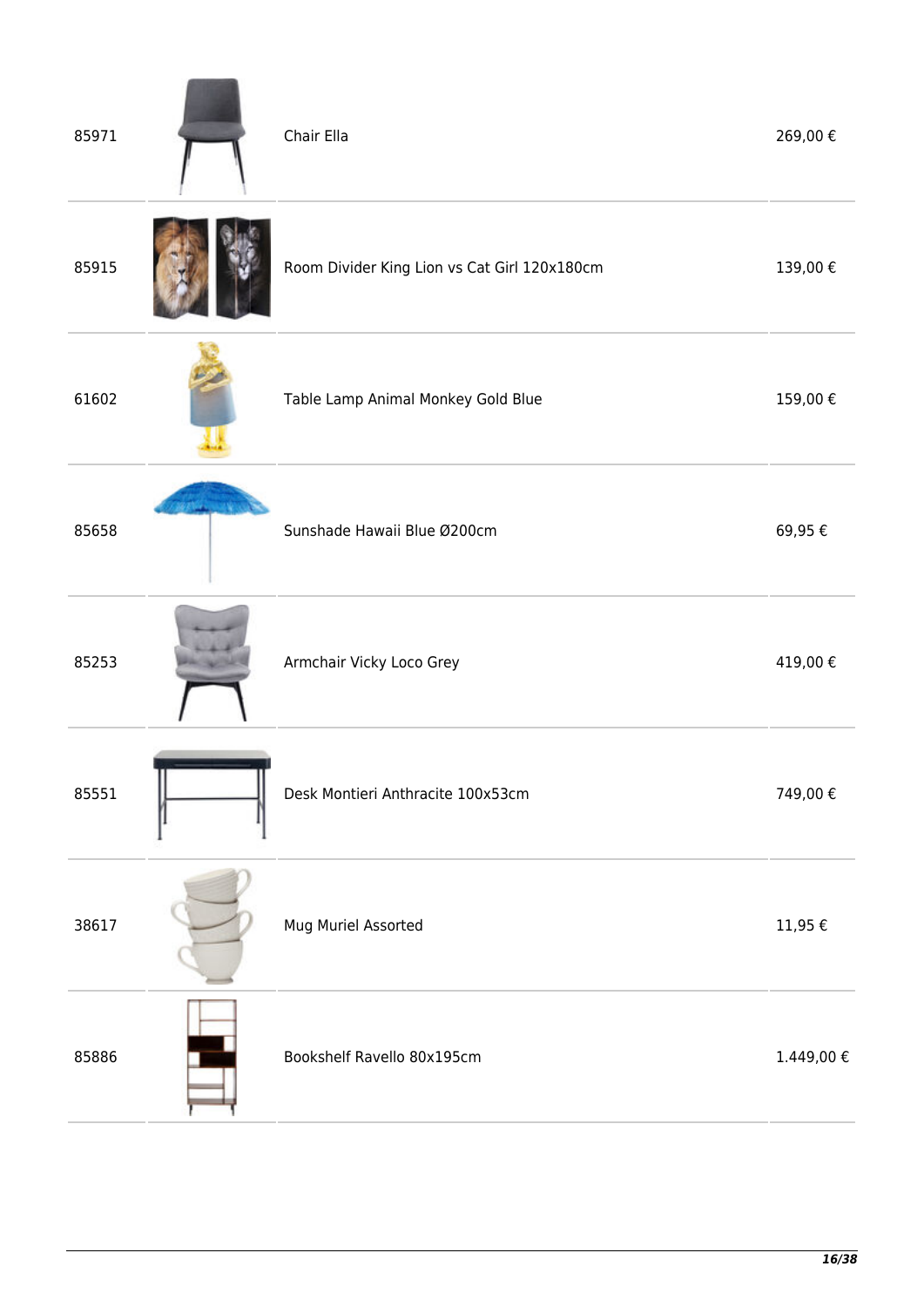| 53367 | Pendant Lamp Mariposa Black Smoke Ø81cm | 529,00€    |
|-------|-----------------------------------------|------------|
| 81429 | Brooklyn Nature Table 80x160cm          | 739,00€    |
| 52930 | Table Lamp Mariposa Brass 58cm          | 159,00€    |
| 80402 | Bar Rocky Vintage                       | 1.310,00 € |
| 82039 | Infinity Pouff 80 Elements Grey         | 689,00€    |
| 52638 | Oil Painting Frame Otilia 80x100cm      | 599,00€    |
| 53812 | Glass Picture Lady Flower 100x150cm     | 379,00€    |
| 85675 | Bar Trolley Josy Gold                   | 559,00€    |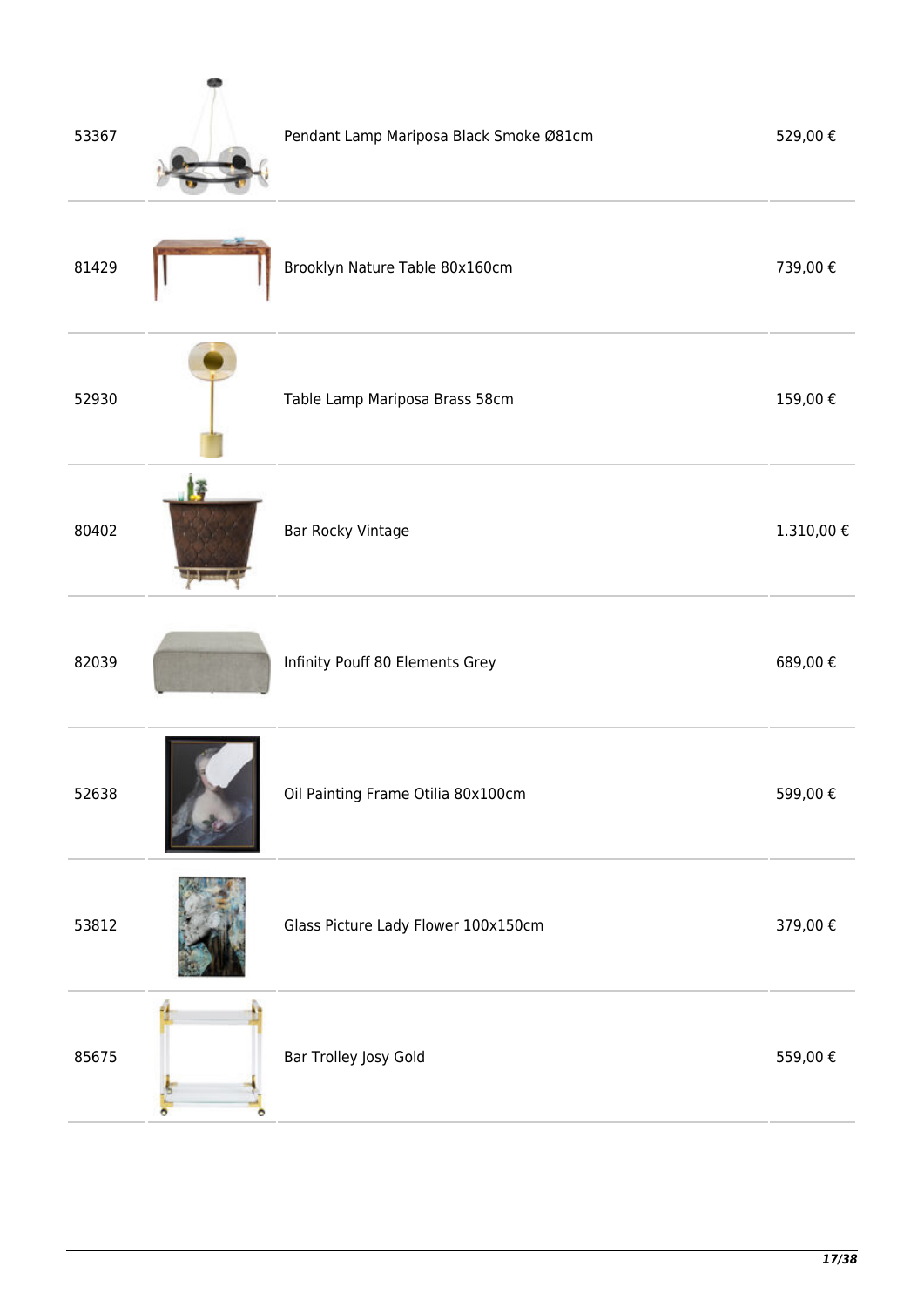| 78603 | Bed City Spirit Graphite 180x200cm      | 2.119,00 € |
|-------|-----------------------------------------|------------|
| 75098 | Relaxchair Lazy                         | 989,00€    |
| 65662 | Vase Rose Multi Chrome Big              | 219,00 €   |
| 86196 | Bench Torres 60cm                       | 209,00€    |
| 86071 | Chair Viva Brown                        | 219,00€    |
| 85689 | Extension Table Ravello 35(70+70)x80cm  | 1.089,00€  |
| 25044 | Corner Sofa Palermo Grey                | $\pmb{0}$  |
| 52636 | Oil Painting Frame Lady Pearls 80x100cm | 629,00€    |

L.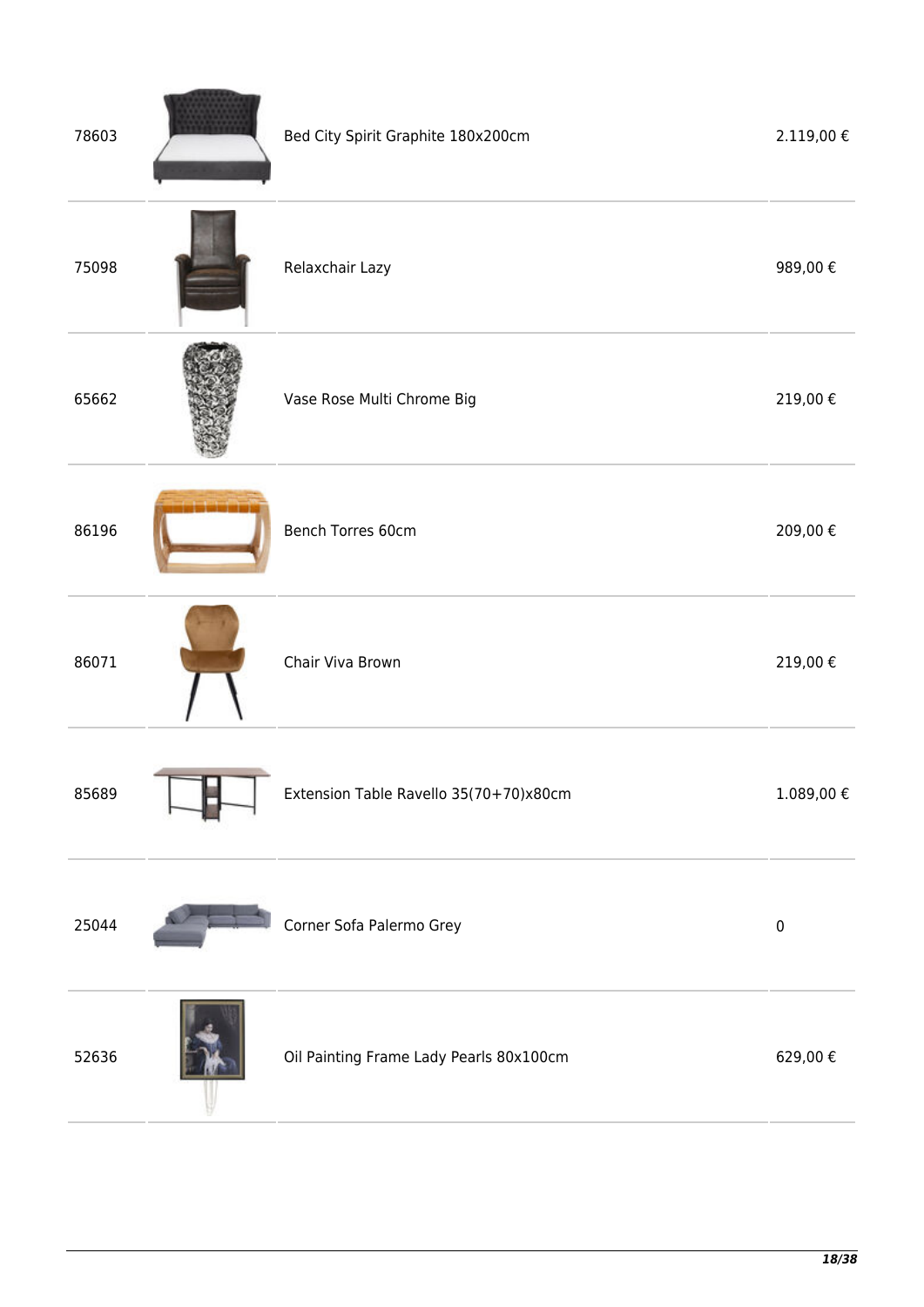| 83736 | Side Table Beam White Marble Brass Ø32cm | 129,00€   |
|-------|------------------------------------------|-----------|
| 53779 | Carpet Kalli Multi 170x240cm             | 529,00€   |
| 83737 | Side Table Beam Grey Marble Brass Ø43cm  | 165,00€   |
| 86105 | Shelf La Gomera 100x100cm                | 499,00€   |
| 83796 | Mirror Salto Bluegreen 140x80cm          | 459,00€   |
| 86312 | Corner Sofa Lucca Grey Right 331cm       | 4.599,00€ |
| 85809 | Bar Trolley Fenja                        | 335,00€   |
| 85388 | Bar Lady Rock Marble Look Black          | 759,00€   |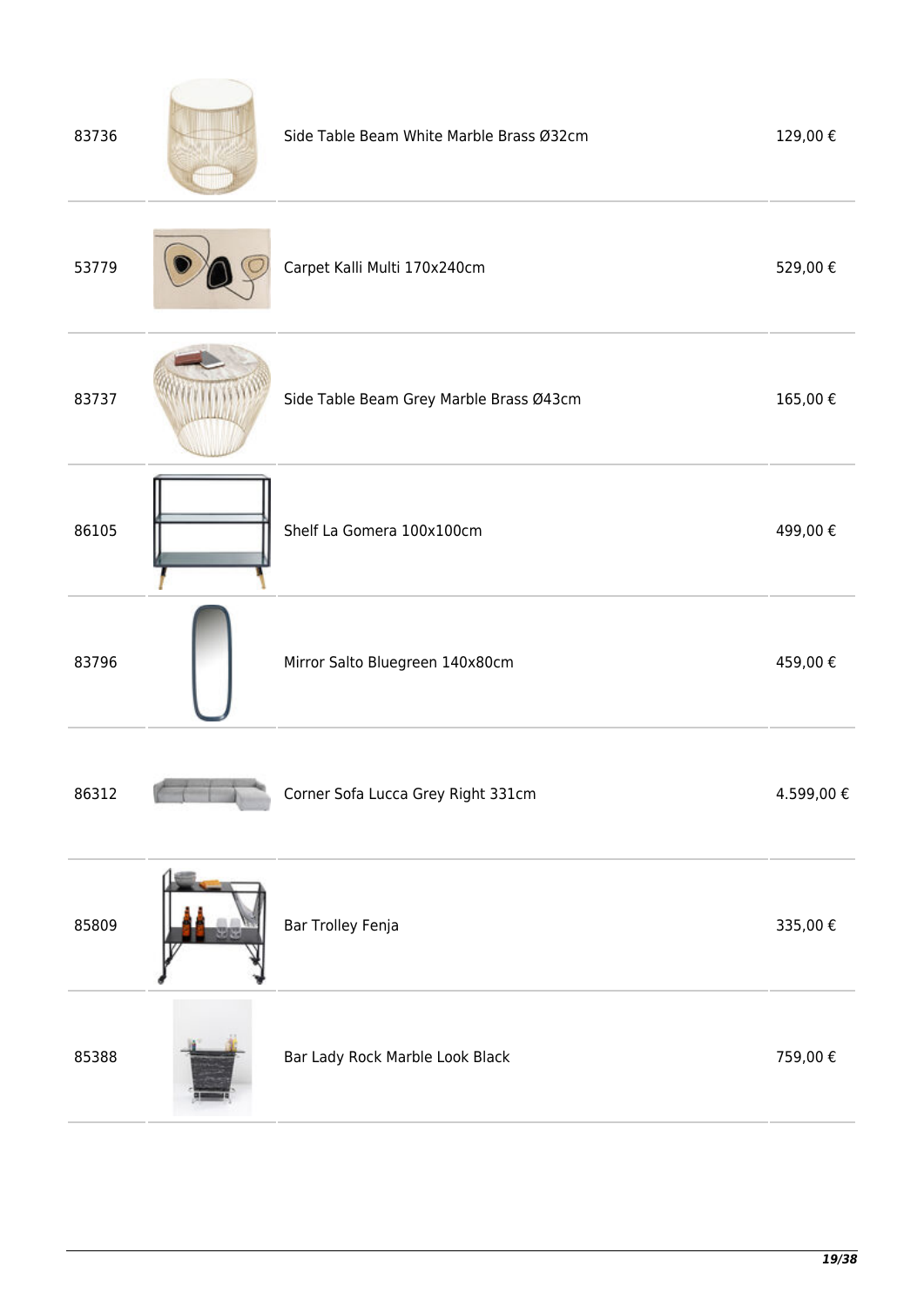| 96455 | Wardrobe Iceberg             | $\pmb{0}$  |
|-------|------------------------------|------------|
| 85680 | Coat Stand Tree Branch 183cm | 649,00€    |
| 47750 | Deckchair Easy Summer Grey   | 64,95€     |
| 52874 | Deco Object Rhino Gold 51cm  | 245,00€    |
| 86343 | Shelf Loftie Black 77x185cm  | 299,00€    |
| 52469 | Floor Lamp Parachute Tre     | 439,00€    |
| 86008 | Armchair Remo S&P            | 999,00€    |
| 53393 | Pendant Lamp Nilay Ø80cm     | 1.499,00 € |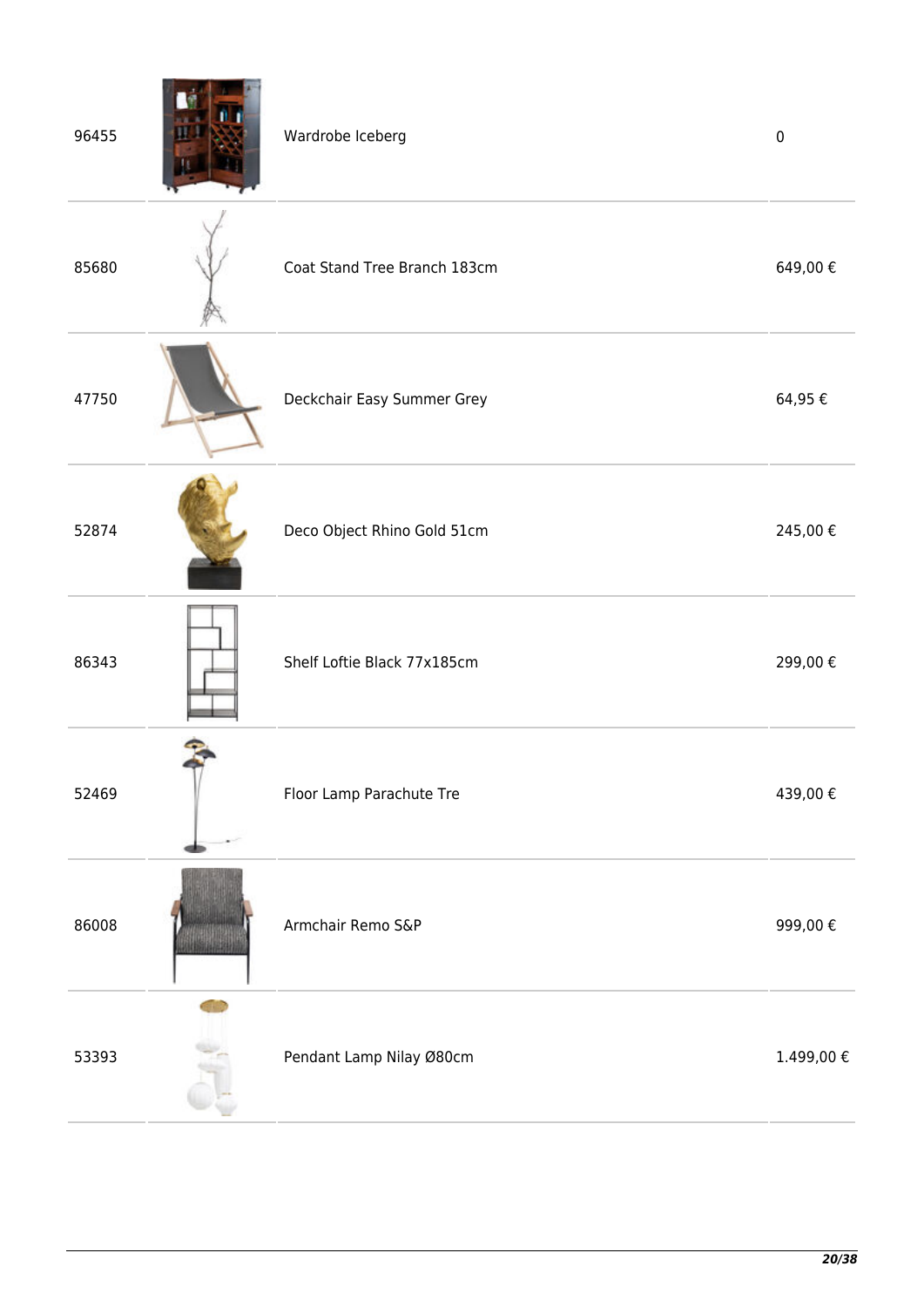| 83881 | Desk Osaka 138x60cm                     | $1.089,00 \notin$ |
|-------|-----------------------------------------|-------------------|
| 53576 | Picture Frame Antique 15x20cm           | 22,95€            |
| 53211 | Wall Clock Oscar Black Ø60cm            | 189,00€           |
| 52908 | Wall Object Mare Mirror 43x27cm         | 59,95€            |
| 86135 | Armchair Goldfinger Tropical            | $1.119,00\in$     |
| 82998 | Table Top Invitation Round Walnut Ø90cm | 399,00€           |
| 82038 | Infinity Corner 100 Elements Grey Left  | 899,00€           |
| 84496 | Table Symphony Silver 180x90            | 969,00€           |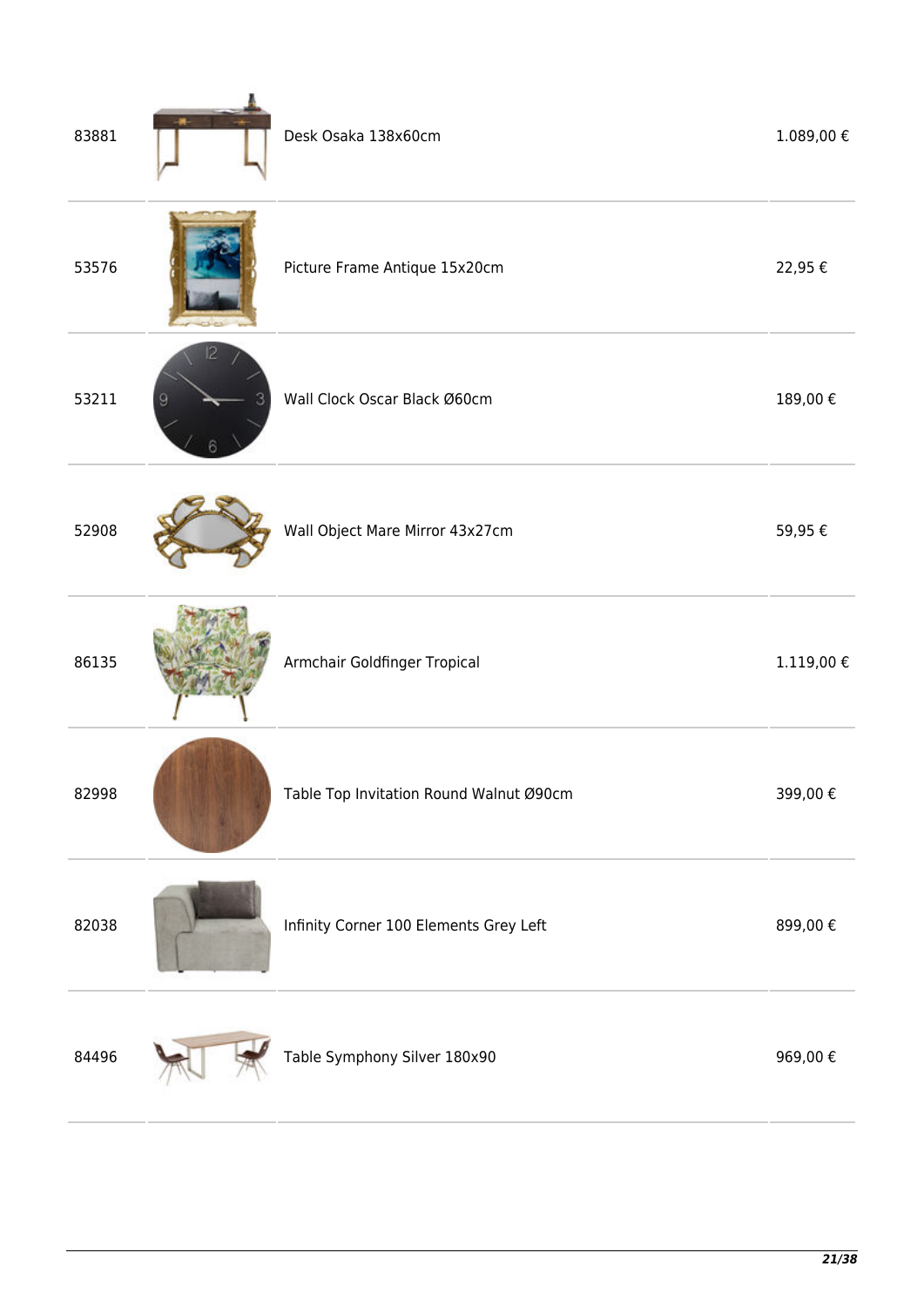| 84587 | Table Jackie Oak Chrome 160x80         | $1.119,00 \in$ |
|-------|----------------------------------------|----------------|
| 85685 | Side Table Naemi Ø41cm                 | 209,00€        |
| 84594 | Table Symphony Oak Black 160x80        | $1.089,00 \in$ |
| 84831 | Stool Cherry Dark Brown Copper Ø35     | 98,95€         |
| 86157 | Corner Sofa Peppo White                | 5.039,00€      |
| 53451 | Deco Figurine Tipsy Dancing Bears 14cm | 44,95€         |
| 84756 | Coffee Table Gold Flowers 120x60       | $1.029,00 \in$ |
| 63921 | Deco Object Dog With Bicycle 44cm      | 139,00€        |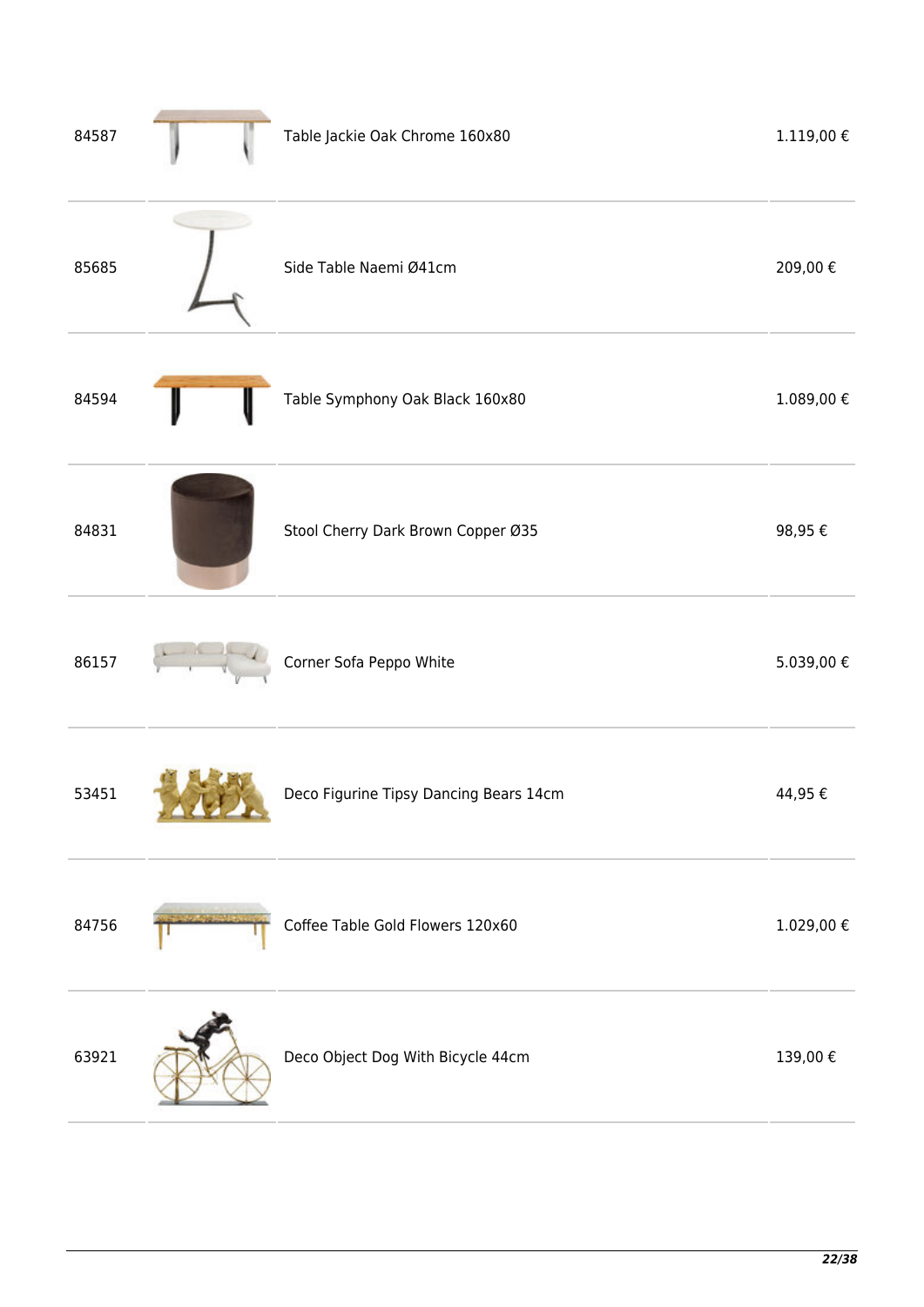| 83000 |    | Table Top Invitation Round Oak Ø120cm | 449,00€          |
|-------|----|---------------------------------------|------------------|
| 53353 |    | Table Lamp Alba Gold 42cm             | 199,00€          |
| 61482 |    | Floor Lamp Apollon Gold Ø28cm         | 84,95€           |
| 40165 |    | Kare Teamoutfit Tie 144x5cm           | $\pmb{0}$        |
| 83888 |    | Dresser Bazar 90                      | 899,00€          |
| 83114 |    | Chair Butterfly Dark Grey             | 145,00€          |
| 51077 | ۸Þ | Hanging Lamp Chrome Goblet Ø25cm      | $119{,}00$ $\in$ |
| 84885 |    | Sideboard Kalif                       | $1.679,00 \in$   |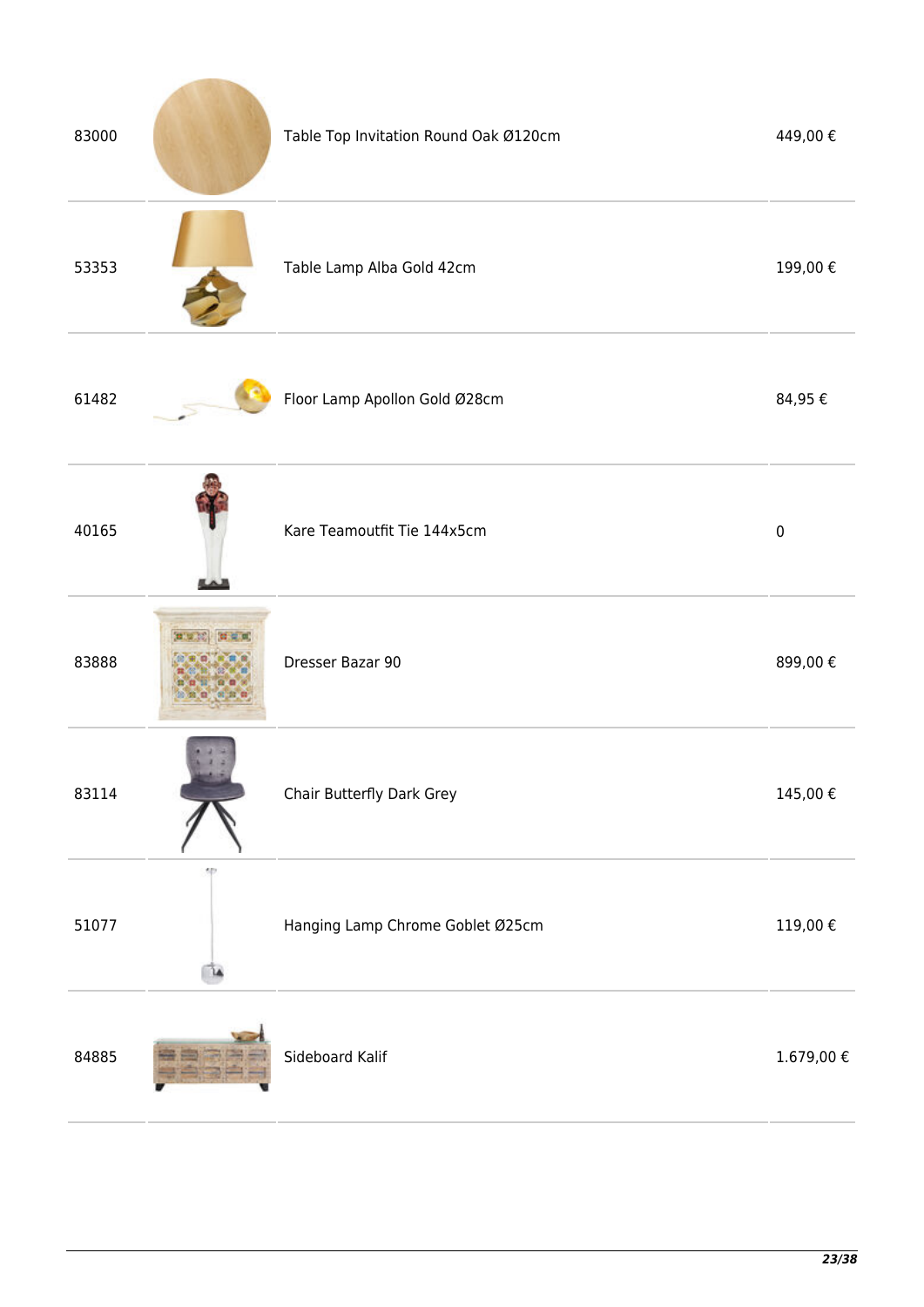| 85162<br>Side Table Lagoon Green (2/Set)<br>83410<br>Chair with Armrest Dark Lady Velvet Grey |         |
|-----------------------------------------------------------------------------------------------|---------|
|                                                                                               | 629,00€ |
|                                                                                               | 259,00€ |
| 85179<br>Table Top Stars 180x90                                                               | 969,00€ |
| Table Top Abstract 180x90<br>85180                                                            | 849,00€ |
| Carpet Tara Rose 170x240cm<br>53319                                                           | 329,00€ |
| 61202<br>Deco Plant Big Monstera 175cm                                                        | 629,00€ |
| 51080<br>Floor Lamp Golden Goblet Ball                                                        | 209,00€ |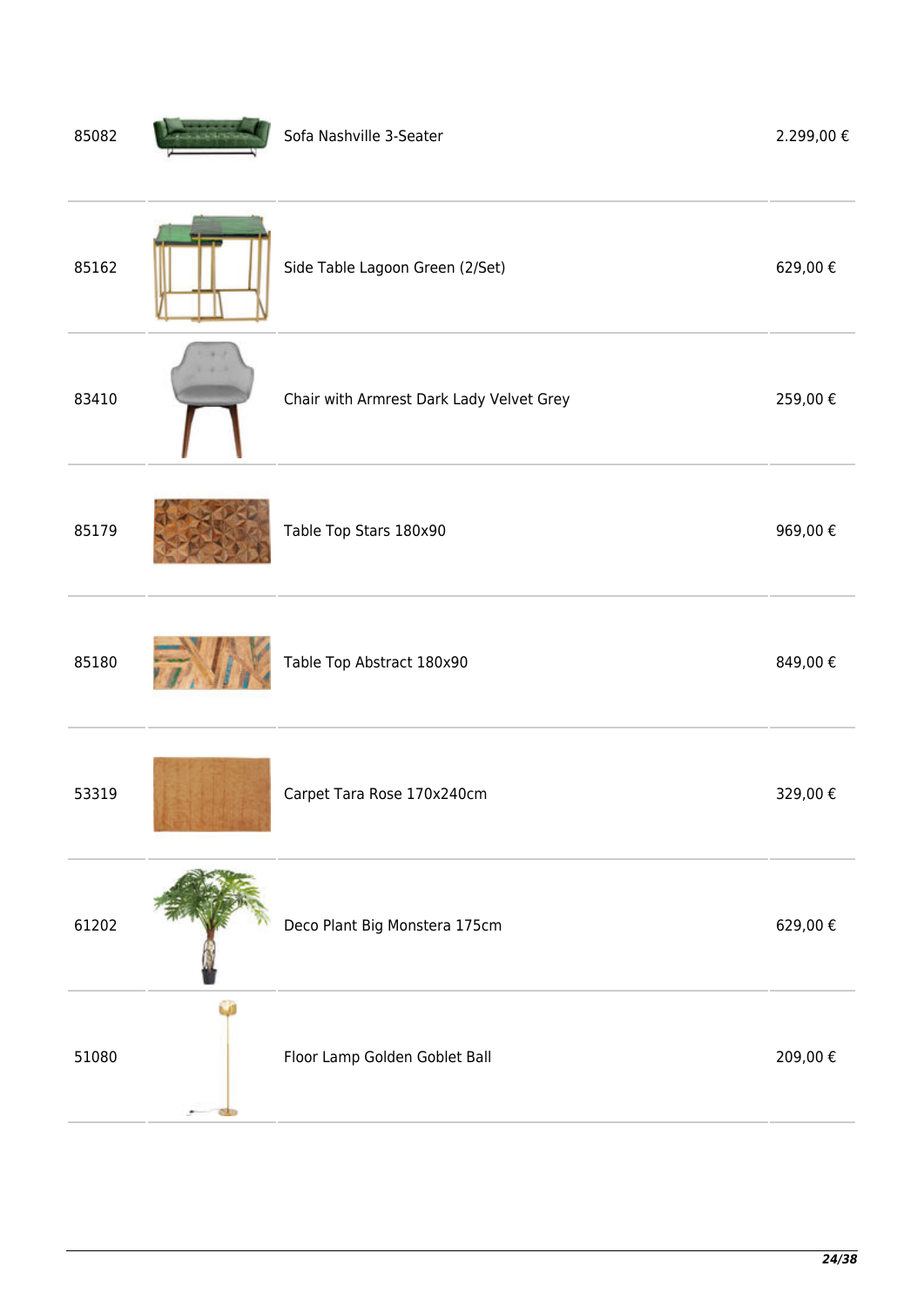| 85229 | Desk Office Harmony Dark 160x80 | 1.589,00€        |
|-------|---------------------------------|------------------|
| 85278 | Mirror Curve MO Brass Ø100      | 389,00€          |
| 85654 | Wall Object Melman 24x31cm      | 59,95€           |
| 85634 | Coffee TableTiki Black          | 419,00€          |
| 85279 | Mirror Curve MO Brass 80x120cm  | 469,00€          |
| 53196 | Bowl Sicilia Blue Ø18           | 13,95€           |
| 66040 | Deco Figurine Iguana 135cm      | $1.189,00$ $\in$ |
| 60163 | Pendant Lamp Stone Mobile       | 1.229,00 €       |
|       |                                 |                  |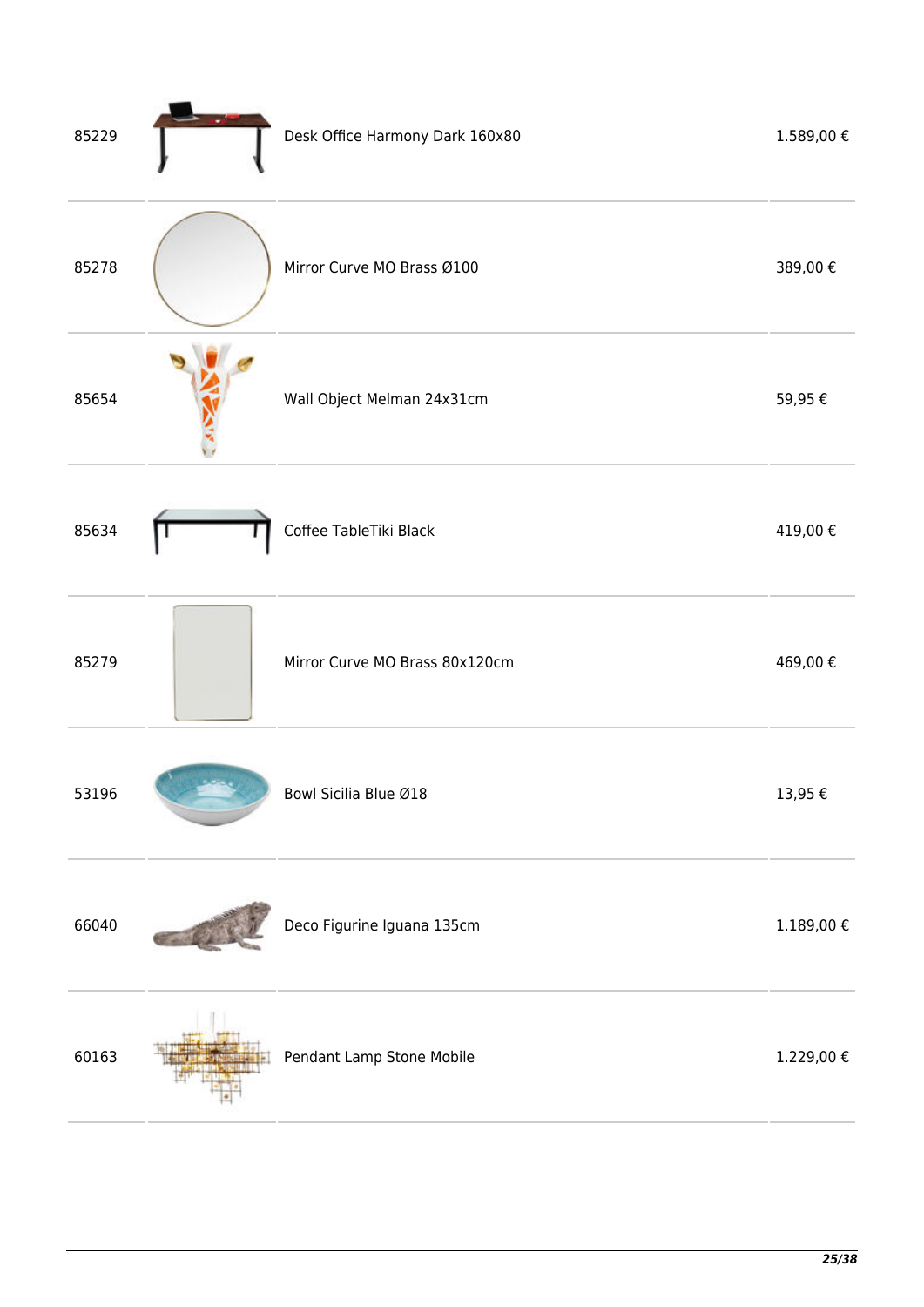| 82662 | Armchair Black Vicky Velvet Purple          | 419,00€    |
|-------|---------------------------------------------|------------|
| 86082 | Headboard Benito Moon Cream 160cm           | 949,00€    |
| 83907 | Table Boulevard 100x200cm                   | 2.119,00 € |
| 86149 | Corner Sofa Cubetto Leather Brown           | 6.889,00 € |
| 86039 | Corner Small Left Element Chiara Cream 76cm | 899,00€    |
| 85723 | Office Chair Labora Lightbrown              | 239,00€    |
| 85360 | Dressing Table Vanity 102x47cm              | 899,00€    |
| 51167 | Cushion Love Cloud 65x35cm                  | 34,95€     |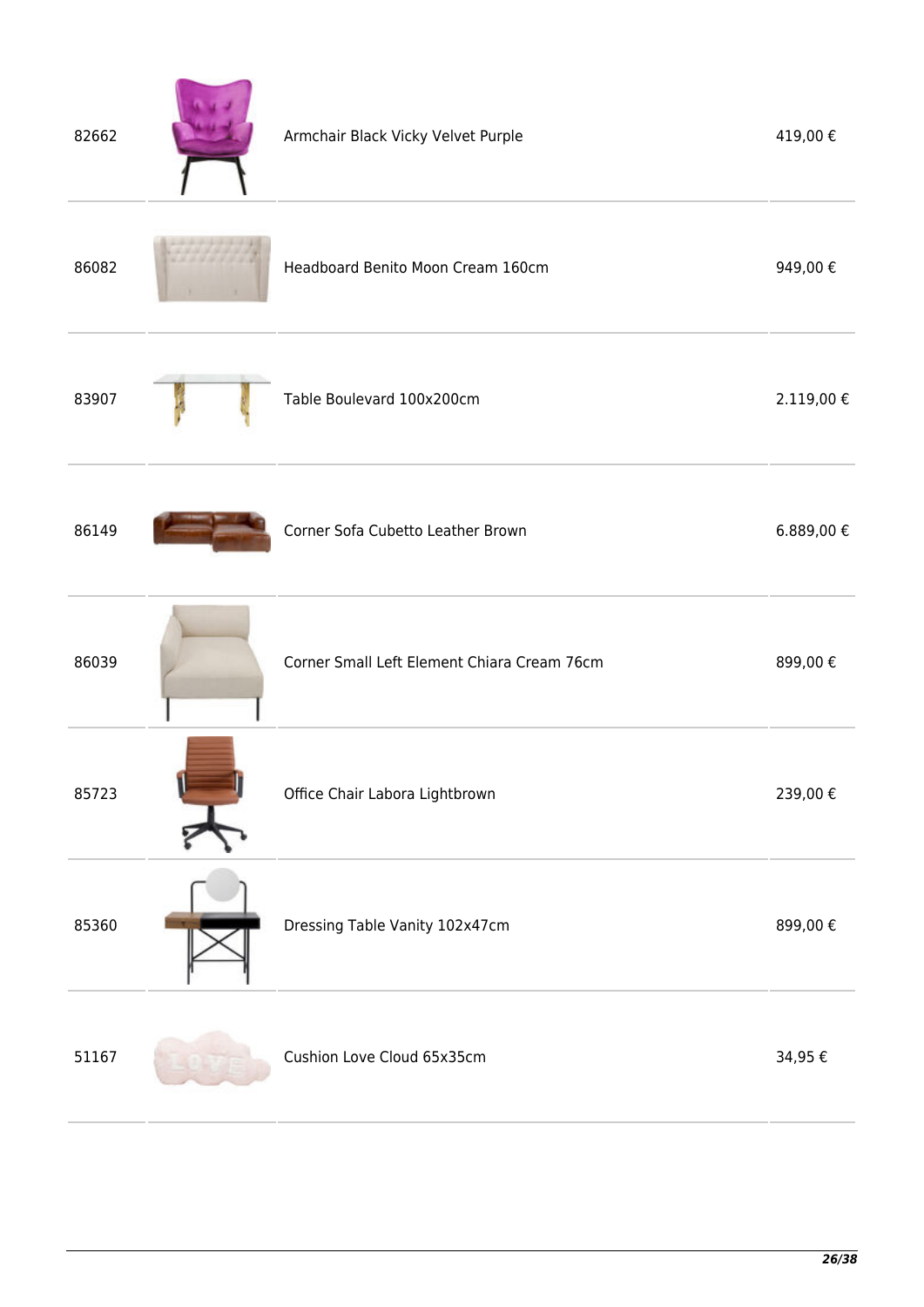| 51520 | Picture Alu Cool Girl 120x120             | 469,00€     |
|-------|-------------------------------------------|-------------|
| 51997 | Deco Jar Temple 24                        | 81,95 $\in$ |
| 85415 | Console Ravello 120x40                    | 789,00€     |
| 53027 | Carpet Shifted 170x240cm                  | 999,00€     |
| 38708 | Plate Rio Circles Ø42cm                   | 94,95€      |
| 61344 | Wine Cooler Crab                          | 399,00€     |
| 52873 | Deco Object Zebra Gold 35cm               | 235,00 €    |
| 60192 | Carpet Kelim Ornament Turquoise 170x240cm | 469,00€     |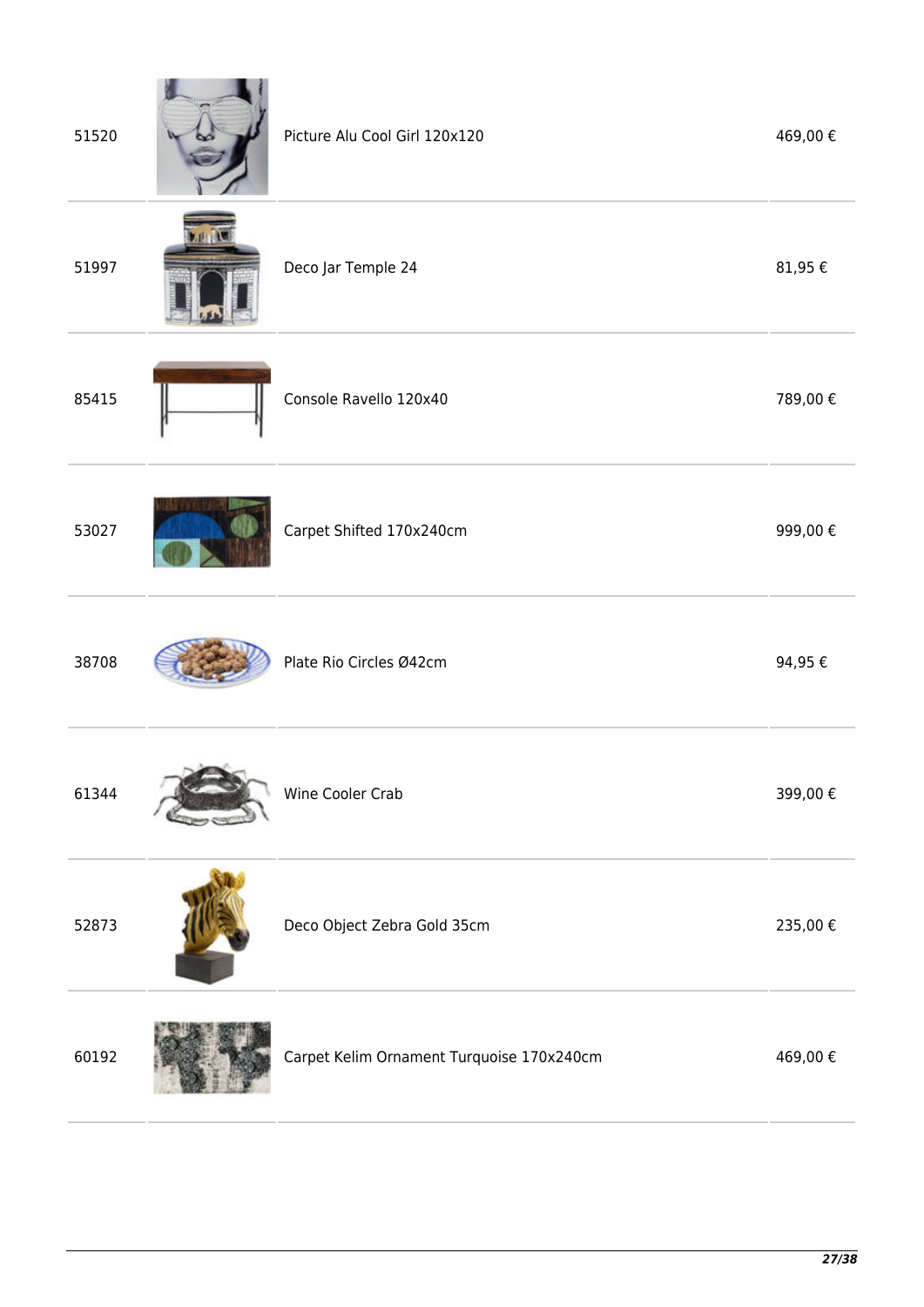| 83530 | Armchair Loft Brown                    | 1.199,00 €     |
|-------|----------------------------------------|----------------|
| 84592 | Table Symphony Oak Chrome 160x80       | $1.119,00 \in$ |
| 85421 | Mirror Betsy Frame Metal 55x165cm      | 479,00€        |
| 66718 | Carpet Kelim Ornament Powder 200x300cm | 759,00€        |
| 36166 | Deco Globe Vintage Assorted            | 43,95€         |
| 53300 | Wall Clock Clockwork 126x46cm          | 389,00€        |
| 85282 | Coffee Table Lux 80x80                 | 479,00€        |
| 53969 | Table Clock Alain 13x15cm              | 139,00€        |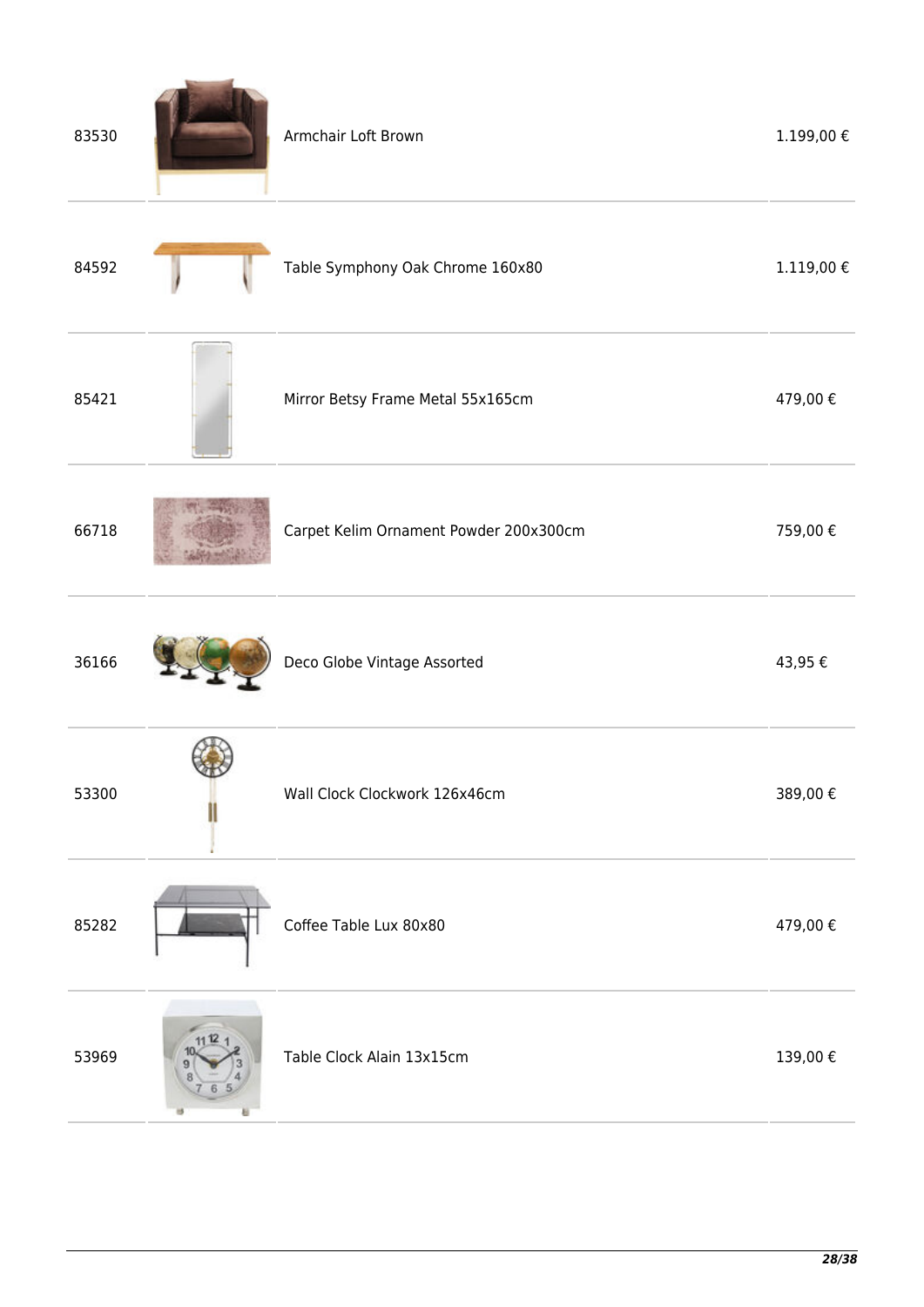| 85908 | Corner Sofa Gianni Grey Right   | 2.499,00€      |
|-------|---------------------------------|----------------|
| 51843 | Wall Decoration Leaf Gold 196   | 135,00€        |
| 86041 | Corner Sofa Chiara Cream Left   | 2.599,00 €     |
| 84884 | Console Kalif 120x45            | 699,00€        |
| 85484 | Shelf Loft Gold 60x195cm        | 479,00€        |
| 85251 | Swivel Armchair Lady Loco Green | 299,00€        |
| 52855 | Vase Cabeza 50cm                | 92,90€         |
| 85227 | Sofa Proud 3-Seater Green       | $1.769,00 \in$ |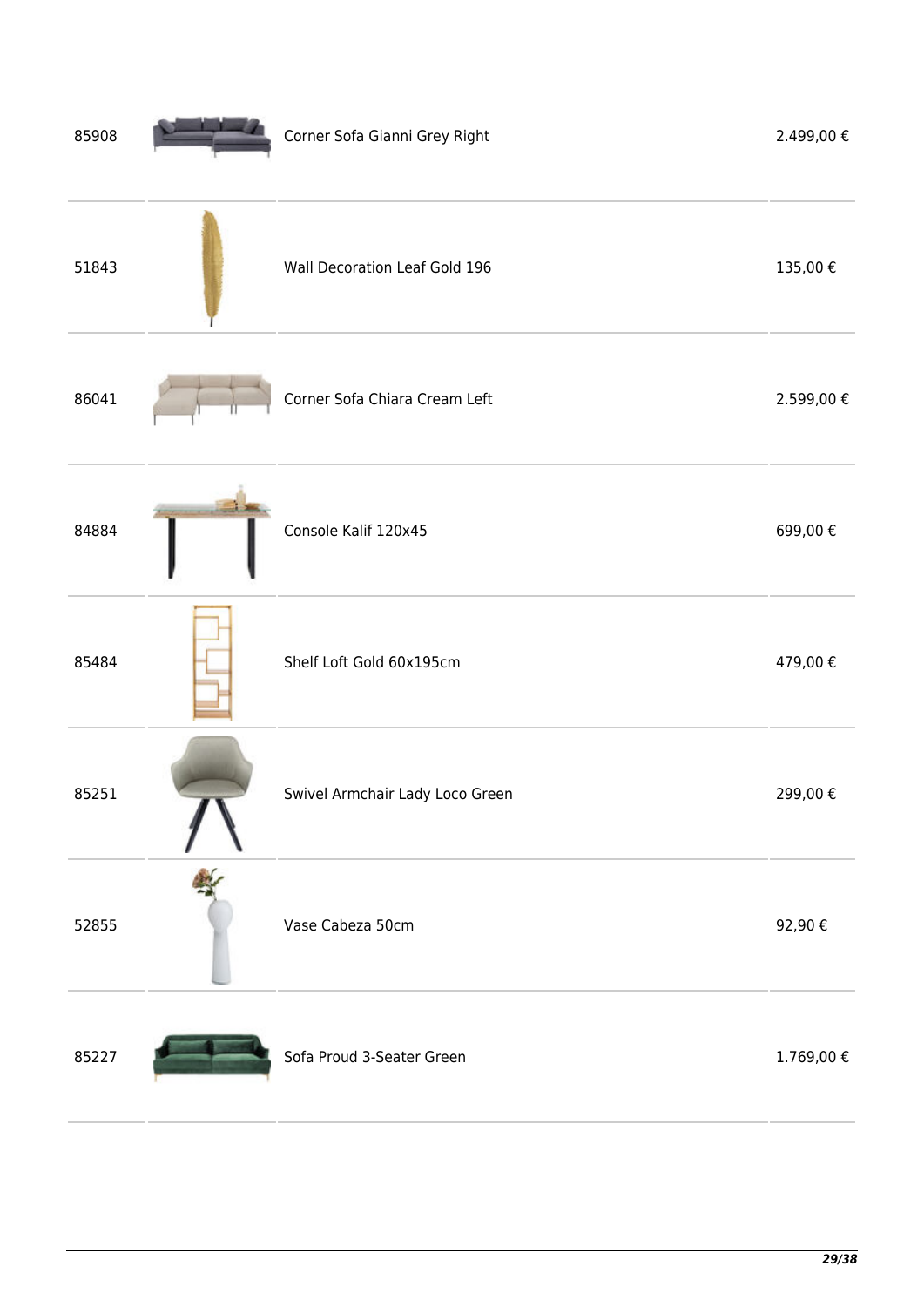## **Deco Bowl Fish Blue** 19,95 €

| 84644 | Chair Two Face Light Brown             | 369,00€   |
|-------|----------------------------------------|-----------|
| 85548 | Dressing Table Montieri Cream 125x53cm | 959,00€   |
| 86101 | Wall Mirror Riley Silver 150x98cm      | 1.299,00€ |
| 85252 | Swivel Armchair Lady Loco Taupe        | 299,00€   |
| 52054 | Wall Clock Leonardo Grey/Gold Ø49cm    | 109,00€   |
| 52992 | Deco Figurine Walking Mandrill 47cm    | 135,00€   |
| 53037 | Deco Object Mirrored Parrot 53cm       | 109,00€   |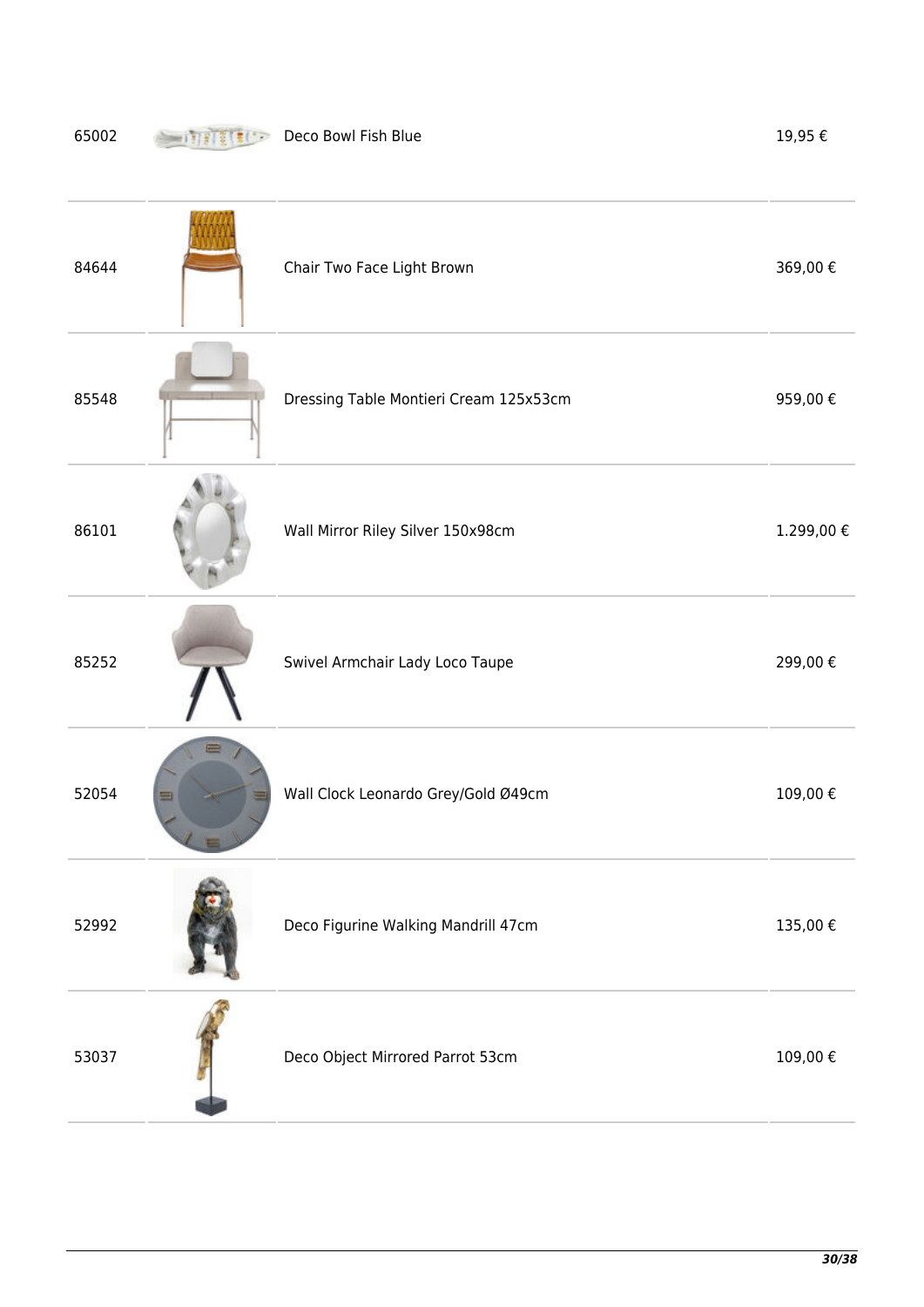| 53325 | Cushion Selva 45x45cm                | 89,95€     |
|-------|--------------------------------------|------------|
| 53650 | Deco Object Surprising Face 56cm     | 165,00€    |
| 85662 | Wall Object Mesquerade White 37x41cm | 105,00€    |
| 81842 | Coffee Table Roots Ø100cm            | 899,00€    |
| 85972 | Relaxchair Lazy Grey                 | 1.098,00 € |
| 51726 | Bowl Rosa Ø28                        | 24,95€     |
| 85638 | Coffee Table Greta Black 100x50      | 449,00€    |
| 79253 | Newspaper Rack Exposition 174cm      | 329,00€    |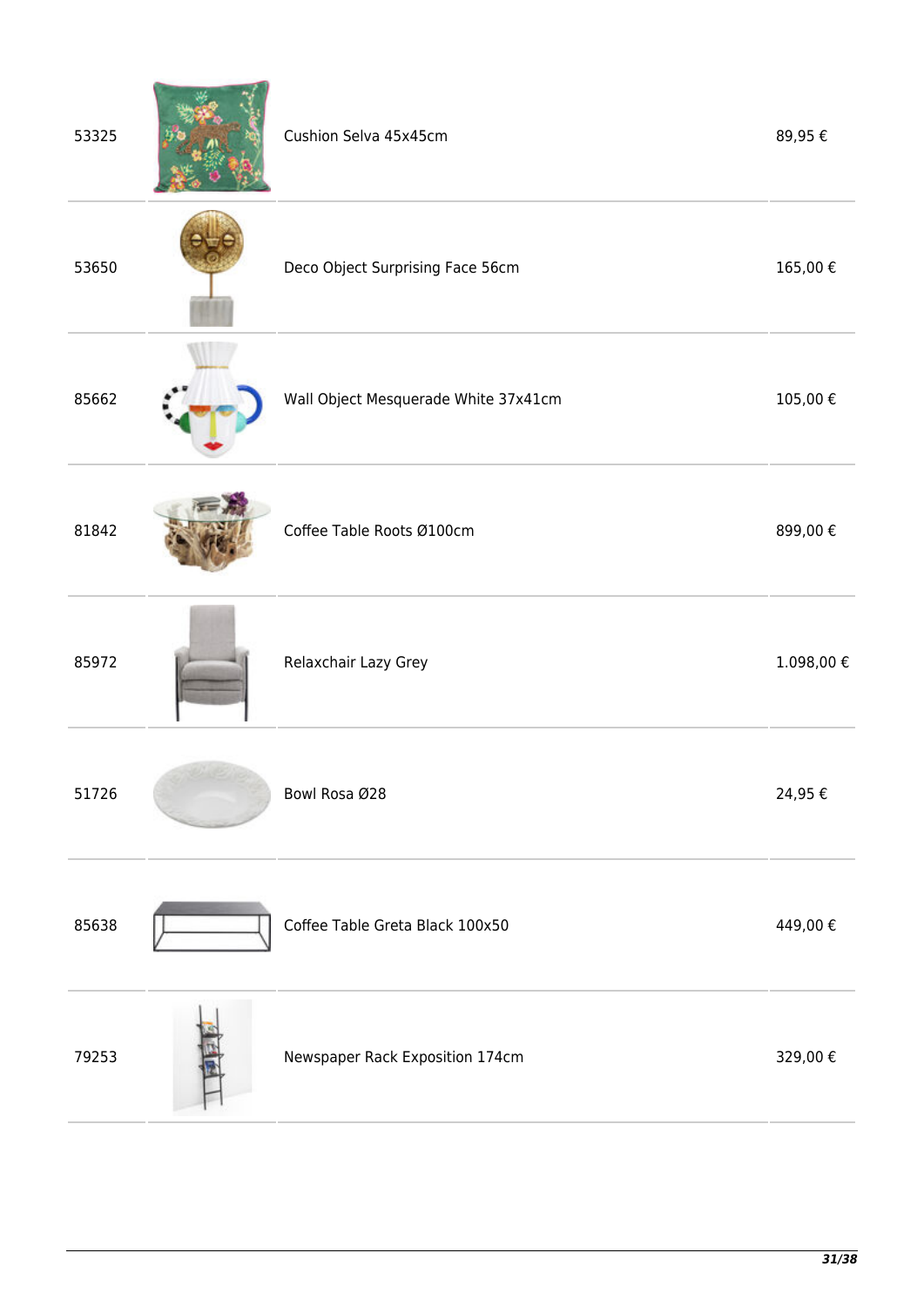| 53624 | Table Lamp Animal Standing Monkey Gold 51cm | 269,00€   |
|-------|---------------------------------------------|-----------|
| 86221 | Sky Bed Kira 180x200cm                      | 1.739,00€ |
| 84679 | Mirror Bounce Rectangular 120x80            | 459,00€   |
| 86106 | Shelf La Gomera 100x200cm                   | 899,00€   |
| 82743 | Chair Wire White                            | 145,00€   |
| 84677 | Mirror Bounce Rectangular 160x80            | 669,00€   |
| 86053 | Living Landscape Infinity Miami Grey        | 4.989,00€ |
| 51744 | Picture Touched Idol James Neon 160x80      | 419,00€   |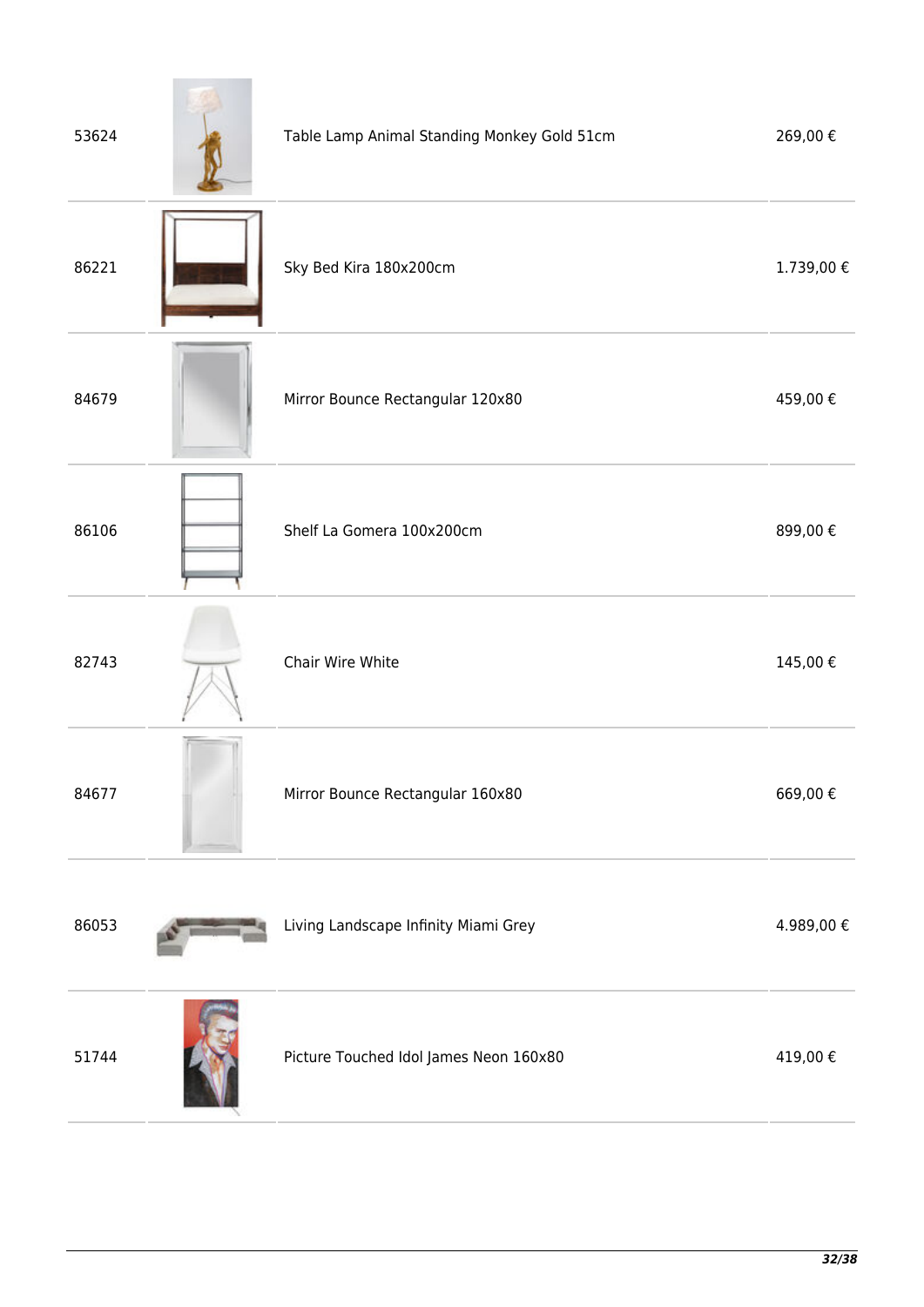| 61812 | Carpet Breeze 240x170cm           | 669,00€    |
|-------|-----------------------------------|------------|
| 52221 | Deco Figurine Rabbit 91           | 699,00€    |
| 52826 | Vase Abstract Counterpart 22cm    | 69,95€     |
| 84424 | Armchair Tudor Velvet Black       | 619,00€    |
| 83433 | Bed Desire Velvet Mauve 180x200cm | 2.249,00 € |
| 85619 | Desk Office Abstract 180x90       | 2.119,00 € |
| 85474 | Sofa Discovery 2-Seater Cream     | 2.239,00 € |
| 51040 | Vase Mocca Dots 35cm              | 59,95€     |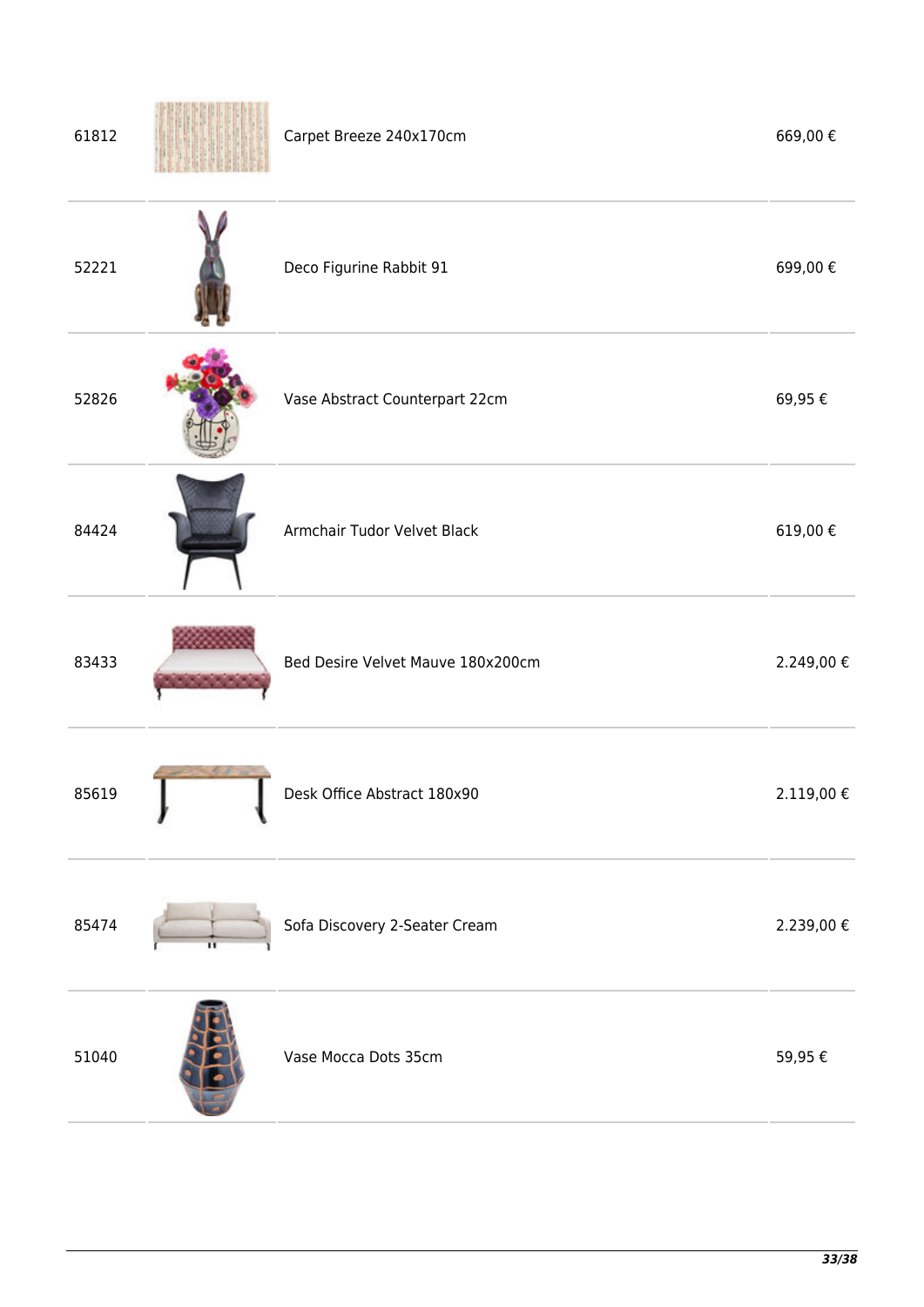| 85614 | Desk Office Harmony Black 200x100      | 1.999,00 €        |
|-------|----------------------------------------|-------------------|
| 83660 | Mirror Bella Round Ø100cm              | 379,00€           |
| 39978 | Deco Frame Gold Leaf 120x120cm         | $1.198,00 \notin$ |
| 85637 | Extension Table Maui 150(+50)x90       | 779,00€           |
| 85925 | Wall Wardrobe Bird Cattery 86cm        | 84,95€            |
| 52232 | Carpet Circle Forest Ø150cm            | 439,00€           |
| 51411 | <b>Bulb Flow LED</b>                   | 64,95€            |
| 82688 | Coffee Table Monocle Dark brown 100x60 | 649,00€           |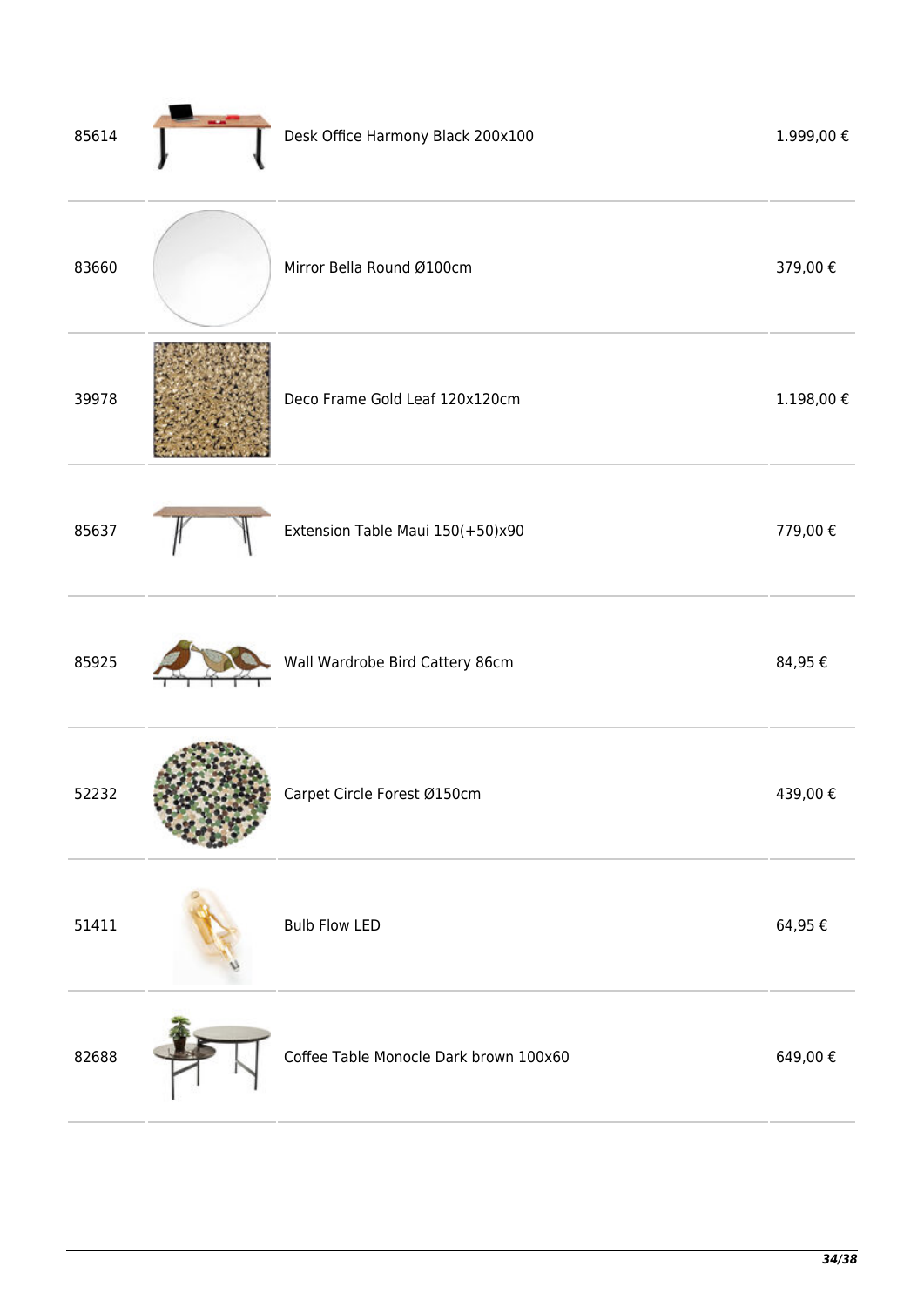| 85019 | Desk Milano 140                          | $1.679,00 \in$ |
|-------|------------------------------------------|----------------|
| 85620 | Chair Arezzo Black                       | 229,00€        |
| 86122 | Side Table Leafline Gold Ø42cm           | 289,00€        |
| 80674 | Chair with Armrest Thinktank             | 439,00€        |
| 83710 | Bench Black Mode without AR Velvet Mauve | 799,00€        |
| 85856 | Lowboard Selina 160x42cm                 | 1.029,00€      |
| 86054 | Corner Sofa Infinity Atlanta Grey Right  | 3.998,00 $\in$ |
| 84467 | Table Harmony Crude Steel 200x100        | $1.089,00 \in$ |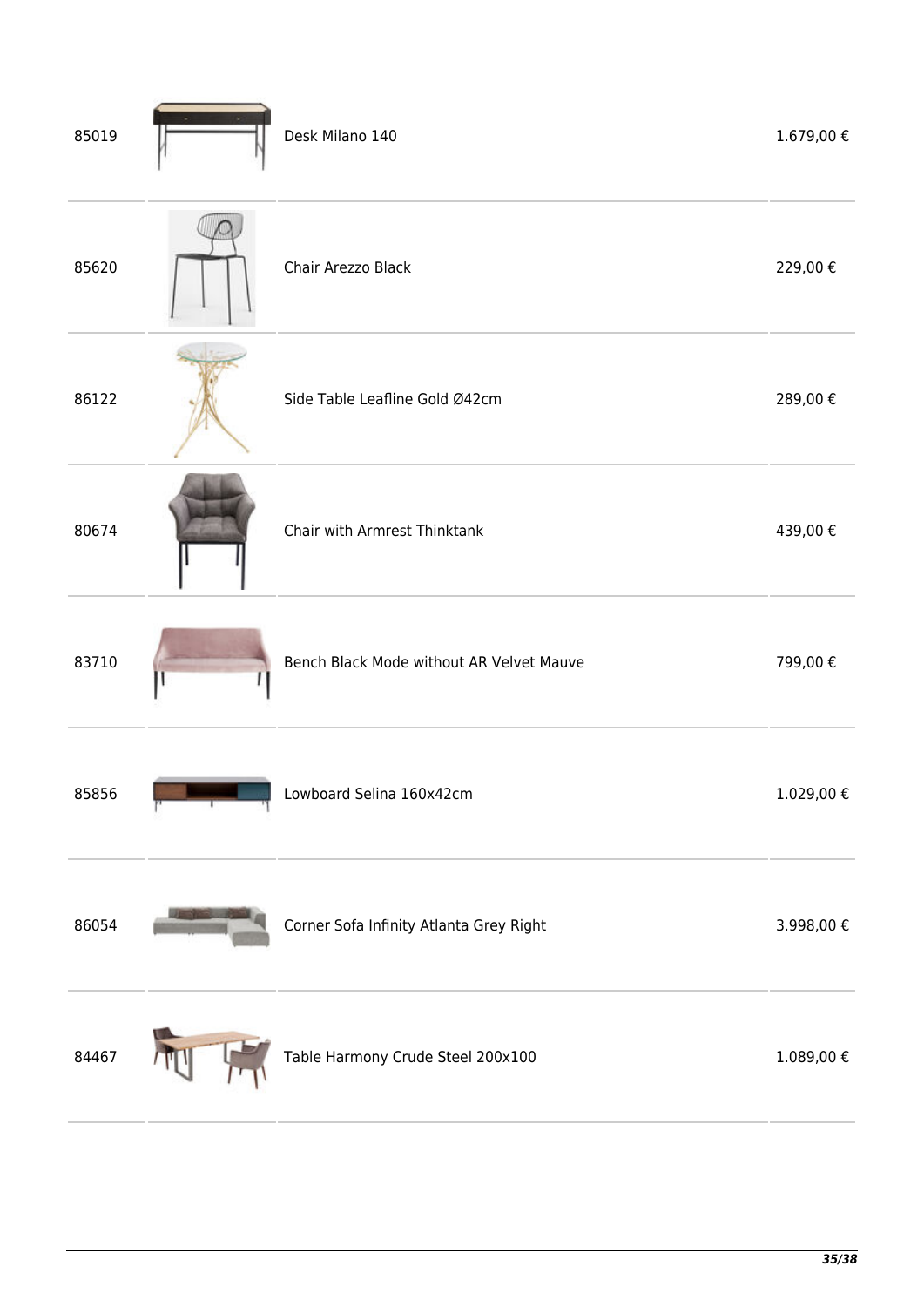| 34736 | Wall Lamp Parecchi Art House       | 1.539,00€      |
|-------|------------------------------------|----------------|
| 85594 | Lowboard Luxury Push Grey 140x50cm | 819,00€        |
| 80678 | Bar Lady Rock Walnut               | 599,00€        |
| 84213 | Sofa Celebrate 2-Seater S&P        | 1.399,00 €     |
| 85283 | Coffee Table Techno 1 (2/Set)      | 319,00€        |
| 52242 | Carpet Lines Blue 170x240cm        | $1.089,00 \in$ |
| 85621 | Chair Arezzo White                 | 229,00€        |
| 84993 | Shoe Container Luxury 3            | 559,00€        |
|       |                                    |                |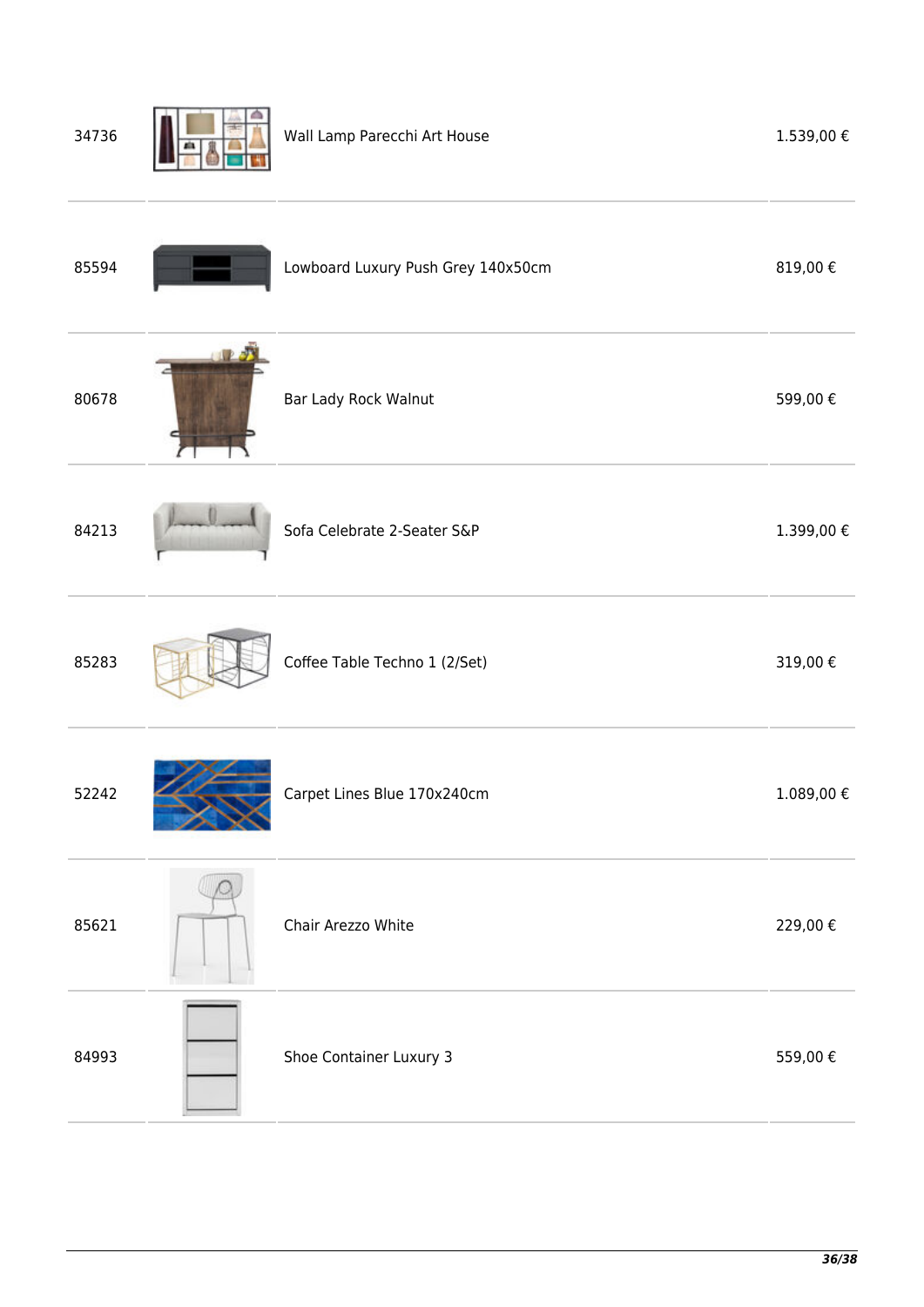| 84329 | Mirror Pineapple             | 149,00€          |
|-------|------------------------------|------------------|
| 86127 | Office Chair Bureau Grey     | $1.339,00$ $\in$ |
| 85647 | Chair Ko Lanta Black         | 359,00€          |
| 85623 | Desk Office Stars 180x90     | 2.239,00 €       |
| 52403 | Deco Object Man On Earth     | 109,00€          |
| 52407 | Carpet Sketch Blue 170x240cm | 579,00€          |
| 52448 | Table Lamp Theater Brass     | 94,95 $\in$      |
| 84814 | Stool Sandwich Triple Ø63    | 479,00€          |